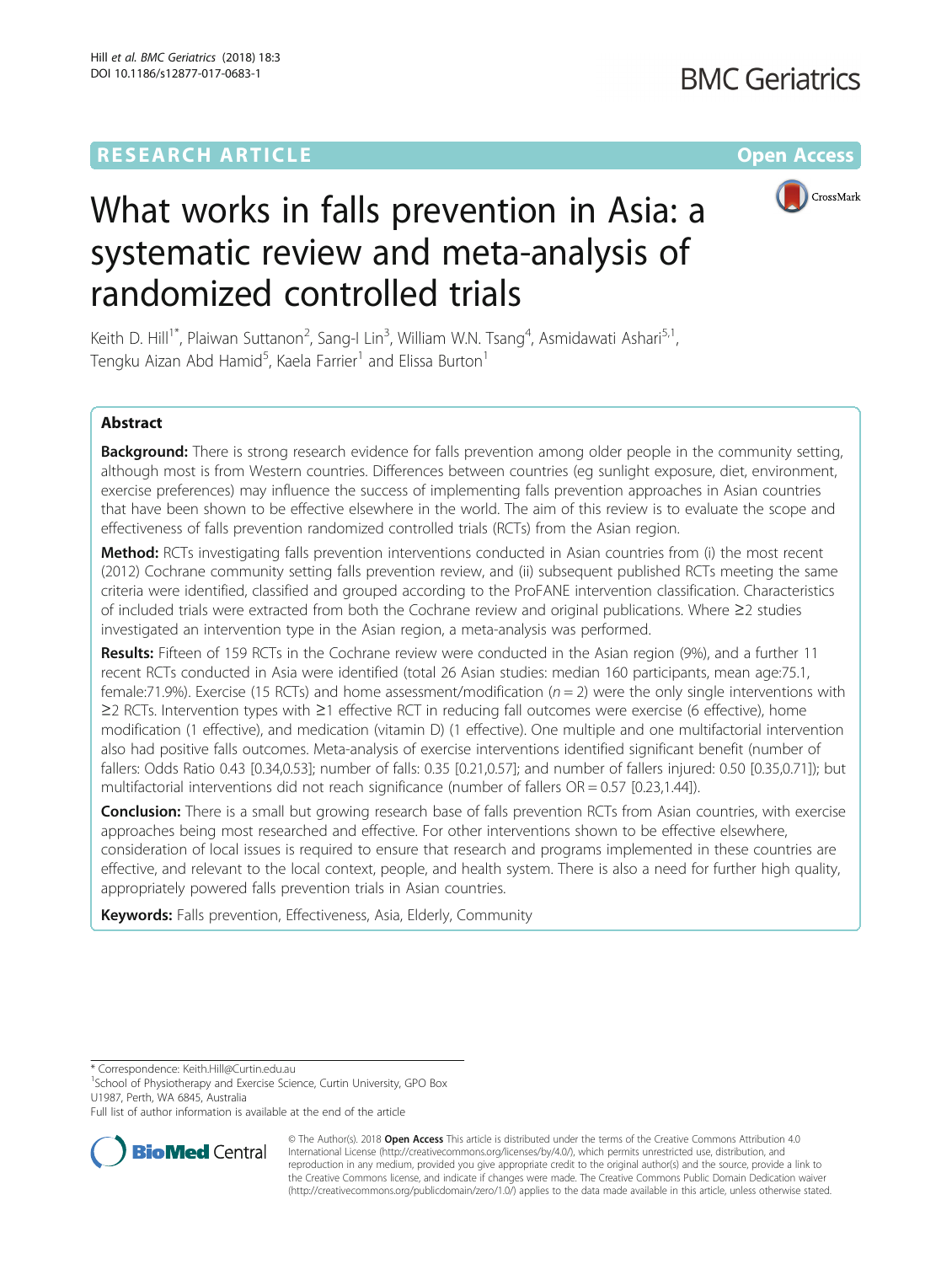# Background

Falls are recognized as a major cause of death and growing burden of disease world-wide [[1, 2](#page-19-0)]. There has been strong growth in the available research evidence from randomized controlled trials investigating interventions to reduce falls among older people living in the community, with the most recent (2012) Cochrane review reporting 159 studies with 79,193 participants [[3\]](#page-19-0). However, data from several developed countries indicate that despite this high volume of quality research, that key national indicators such as rates of falls related hospitalizations continue to increase (for example, in Australia, trend data from 1999 to 2013 indicate an average 2% increase in age-standardized fall related hospitalizations per year) [[4](#page-19-0)–[6](#page-19-0)]. Importantly, if rates of fall related hospitalizations remain stable or increase, then with aging populations this means substantial growth in actual case numbers of people being hospitalized due to falls (see Fig. 8.3 in [\[4](#page-19-0)]).

Population aging is occurring at differing rates between countries [[7](#page-19-0)]. Japan is the "oldest" country in the world, with 26% of its population aged over 65 years [[8\]](#page-19-0). Many developed countries already have more than 15% of their population aged greater than 65 years, [\[8\]](#page-19-0) and are expected to exceed 20% by 2050. In contrast, many developing countries in Asia such as Malaysia, Thailand, Indonesia, Cambodia, Vietnam and the Philippines have less than 10% of their population aged more than 65 years [\[9, 10](#page-19-0)]. However, Asia is home to 60% of the world's population, [[8](#page-19-0)] and has the fastest aging population of any region in the world [\[11\]](#page-19-0). There is a need for a strong preventive approach to minimize the risk of falls and associated injuries as countries' aging populations grow.

The available research provides mixed evidence about the magnitude of the problem of falls between countries. While it is widely accepted from prospective, large scale representative samples in a number of Western countries that between 30 and 39% of the population aged greater than 65 will experience one or more falls in a 12 month period, [[12](#page-19-0)–[14](#page-19-0)] the proportion of older people reporting falls in the limited number of studies in Asian countries has generally been lower and considerably varied (14–34%, median 18%) [\[15](#page-19-0)–[17\]](#page-19-0). Limitations to the design of most of these studies in Asian countries include utilizing retrospective data collection (recall of falls in the preceding 12 months), and lack of representative sampling. There may also be some cultural factors influencing whether or not a fall will be reported by an older person, [\[18\]](#page-19-0) which may contribute to varying and under-reporting of falls outcomes.

Factors contributing to falls risk may also vary between countries and cultures [\[18](#page-19-0), [19](#page-19-0)]. Differences in intrinsic factors may include sunlight exposure, diet, stature, exercise patterns and preferences, and knowledge and attitudes towards ageing and falls prevention. For example, in a recent qualitative study of older people in Thailand, falls prevention was not noted as a perceived benefit of exercise, and some family and cultural values were considered to be potential barriers to older people becoming involved in exercise [\[20\]](#page-19-0). Another qualitative study in India reported that older people often considered falls were random events, and not considered a health priority [[21\]](#page-19-0). A study in China reported fatalistic perceptions about falls being common among older people, low levels of knowledge about falls prevention interventions were evident, and falls were often hidden from family and doctors, and were not often discussed openly [\[22\]](#page-19-0). Differences in extrinsic factors also exist, including the home and outdoor environment, and footwear [\[17, 21, 23](#page-19-0)]. Type of housing and flooring surfaces vary substantially across Asia, and outdoor environments such as footpaths are often poorly maintained or non-existent. A study in China highlighted environmental factors such as adequate lighting on stairs and adequate step width as protective of falls (and therefore poor lighting and narrow step width as risk factors for falls) [\[17](#page-19-0)]. Additionally, there can be differences in health services and systems, and engagement of older people in these. Focus is often on treatment of acute health conditions, and less on preventative care.

The growing evidence highlighting different rates of falls and potential falls risk factors between countries raises the question of whether interventions that have been shown to be effective in one country may need some tailoring if being introduced into countries that have considerable diversity to the country where the intervention was shown to be effective. One recent scoping review has considered this issue in the context of falls prevention studies that have been conducted in South East Asian countries [\[23\]](#page-19-0). This review reported some unique aspects of socioeconomic, geographical and cultural differences of South East Asian countries, and identified limited quality research investigating falls prevention interventions in this region. However, the majority of the studies reported were non-randomized trials, studies were limited to only South East Asian countries, and there was no quality assessment of the included studies. The objective of our systematic review paper was to review the randomized controlled trial research evidence conducted among older people living in the community across the Asian region to identify (1) the type and number of falls prevention interventions shown to be effective in Asian populations; and (2) gaps for future research investigating falls prevention interventions in Asian countries.

# Methods

The 2012 community setting falls prevention Cochrane review was used as the basis for this review as it is the most recent and extensive systematic review and meta-analysis available on this topic [\[3\]](#page-19-0). Studies in the Cochrane review were categorized as to whether the study was undertaken in an (i) Asian, or (ii) non-Asian country. Additionally, a systematic review of the falls prevention literature published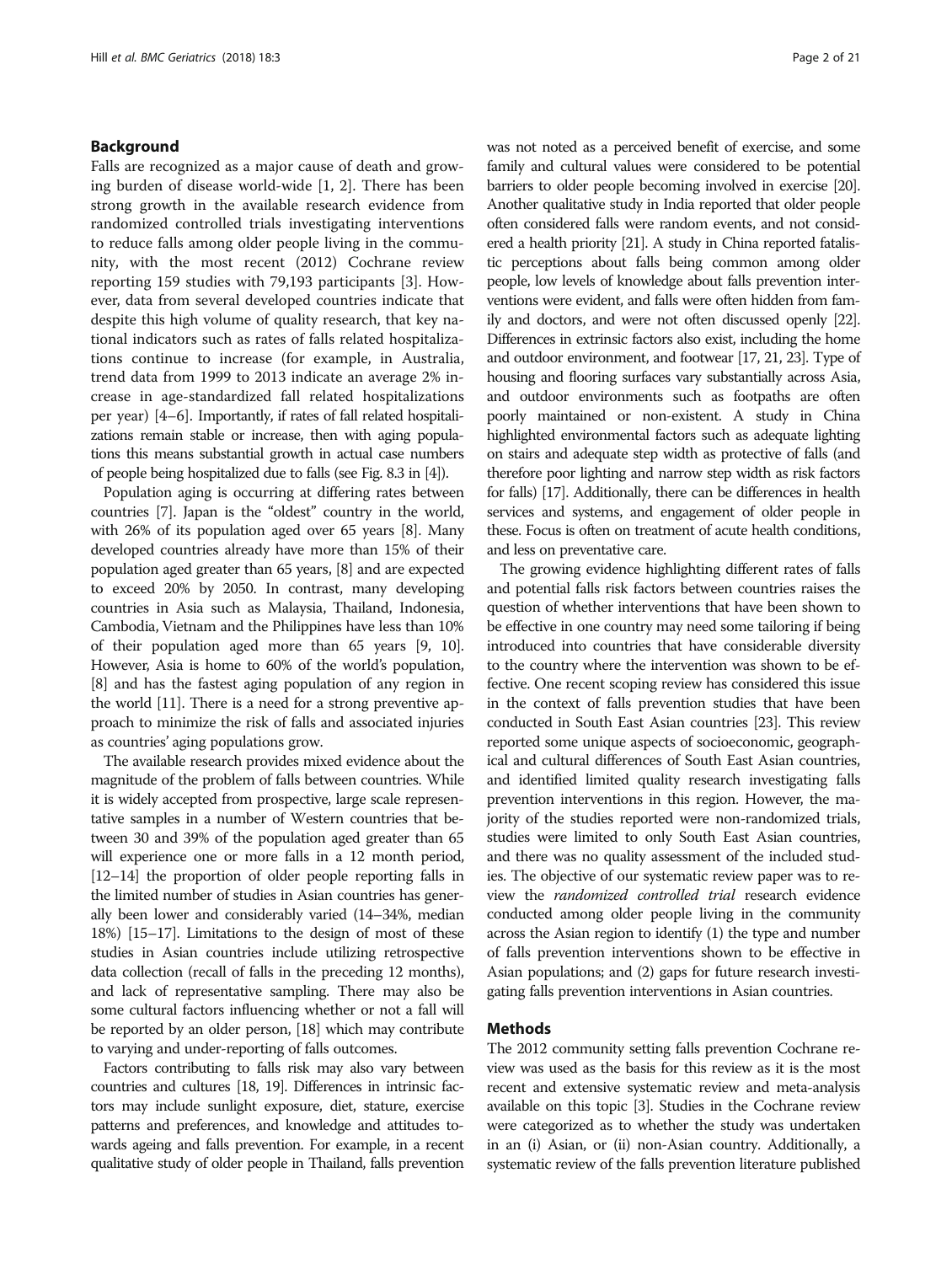since the 2012 Cochrane review was also conducted, to identify more recent falls prevention RCTs conducted in the Asian region. This update component was guided by the Additional file [1](#page-19-0): PRISMA checklist to ensure the results are reported systematically [\[24\]](#page-19-0).

Intervention types were classified according to the Prevention of Falls Network Europe (ProFaNE) classification as (i) single interventions, (ii) multiple interventions (two or more single interventions, applied to all participants), and (iii) multifactorial interventions (two or more interventions, targeted to an individual's risk factor profile, often based on a falls risk assessment process – different participants receive a different mix of interventions) [[25](#page-19-0)]. Single interventions were further classified as described in the ProFANE classification as (a) exercise, (b) medication, (c) psychological, (d) environmental/assistive technology, (e) interventions to increase participant knowledge,  $(f)$ surgical interventions (eg cataract surgery, cardiac pacemaker surgery), (g) interventions to address incontinence, and (h) fluid or nutritional therapy. This intervention classification system was used in the 2012 Cochrane review, [[3\]](#page-19-0) and was also used to classify the more recent RCTs.

# Eligibility criteria for RCTs published since 2012 Cochrane review

The additional studies included in this review met the following eligibility criteria: peer reviewed articles published from January 2012 – November 2016; studies undertaken in Asia; randomized controlled trials; people aged 60 years and over – at least 50% of the sample; living in the community, and reporting at least one falls outcome.

# Information sources for additional RCTs

Studies were identified from six databases: Medline (Proquest), CINAHL, PubMed, PsycINFO, SPORTDiscus and Scopus for the time period described above. Reference lists from the included articles were also scanned. Only papers in English were included, no unpublished data, conference proceedings, books, poster abstracts or theses were included.

# Search strategy for additional RCTs

The search strategy used a mix of keywords which could be identified in the title and/or abstract. The search strategy included fall\* [Title/abstract] AND communit\* [Title/abstract] AND RCT [Title/abstract] OR randomi\* controlled trial [Title/abstract]. There were differences between the databases for language and syntax, and where this occurred only the abstract was searched.

# Study selection for additional RCTs

Study selection was a three-stage process, stage one involved one author (KF) screening all of the additional identified papers based on their titles; stage two involved screening abstracts according to the eligibility criteria; and stage three involved two independent researchers (KF and EB) screening full articles. Where disagreements occurred the two researchers discussed the reasons for their decision, referring back to the eligibility criteria throughout the process, until they reached consensus.

### Data collection process

Characteristics of the intervention programs undertaken in Asian countries were retrieved from original publications independently by two of the researchers (KH and EB/KF). Comparing characteristics of the interventions (eg for exercise – type, duration, frequency) provided an opportunity to explore factors that may have contributed to the success or failure of different interventions in Asian populations.

# Study quality assessment for additional RCTS (post 2012 Cochrane review)

The Cochrane Collaboration's risk of bias tool [\[26](#page-19-0)] was used by two researchers (KF and EB) independently to assess methodological quality of each paper (study quality of the Cochrane review papers can be accessed in the Cochrane review). Categories assessed by the tool include sequence generation, allocation concealment, blinding (staff, participants and outcome assessors), incomplete outcome data, selective outcome reporting and other sources of bias [\[26\]](#page-19-0). Risk of bias was assessed as "low risk", "medium risk" or "high risk" [[26](#page-19-0)]. Where disagreement occurred between the two assessors a third assessor (EJB) also assessed those domains, discussed with the two independent assessors their outcomes and came to a consensus.

### Analysis

Extracted data from all the Asian studies were tabulated, and overall sample demographics and characteristics of the interventions undertaken in Asian countries summarized, to assist in interpretation of the primary outcomes.

The primary analyses for this paper involved meta-analysis of falls outcomes (e.g. number of falls) by intervention type (according to the ProFaNE classification) where there were two or more randomized controlled trials conducted in Asian countries with comparable data.

For the meta-analyses, number of participants and events (falls, fallers, non-injurious falls) for each group were sourced from all original articles (including Cochrane review articles). RevMan 5.3 software was used to conduct the analyses and generate the forest plots, using a Mantel-Haenszel's fixed effect model (with odds ratios and 95% confidence intervals calculated) [[27](#page-19-0)]. Visual inspection of the forest plots and the  $I^2$  statistic were used to assess heterogeneity. When heterogeneity was deemed as high ( $I^2 > 50\%$ ) a random effects model was applied. Where a study had two intervention groups and one control group, the intervention groups (i.e.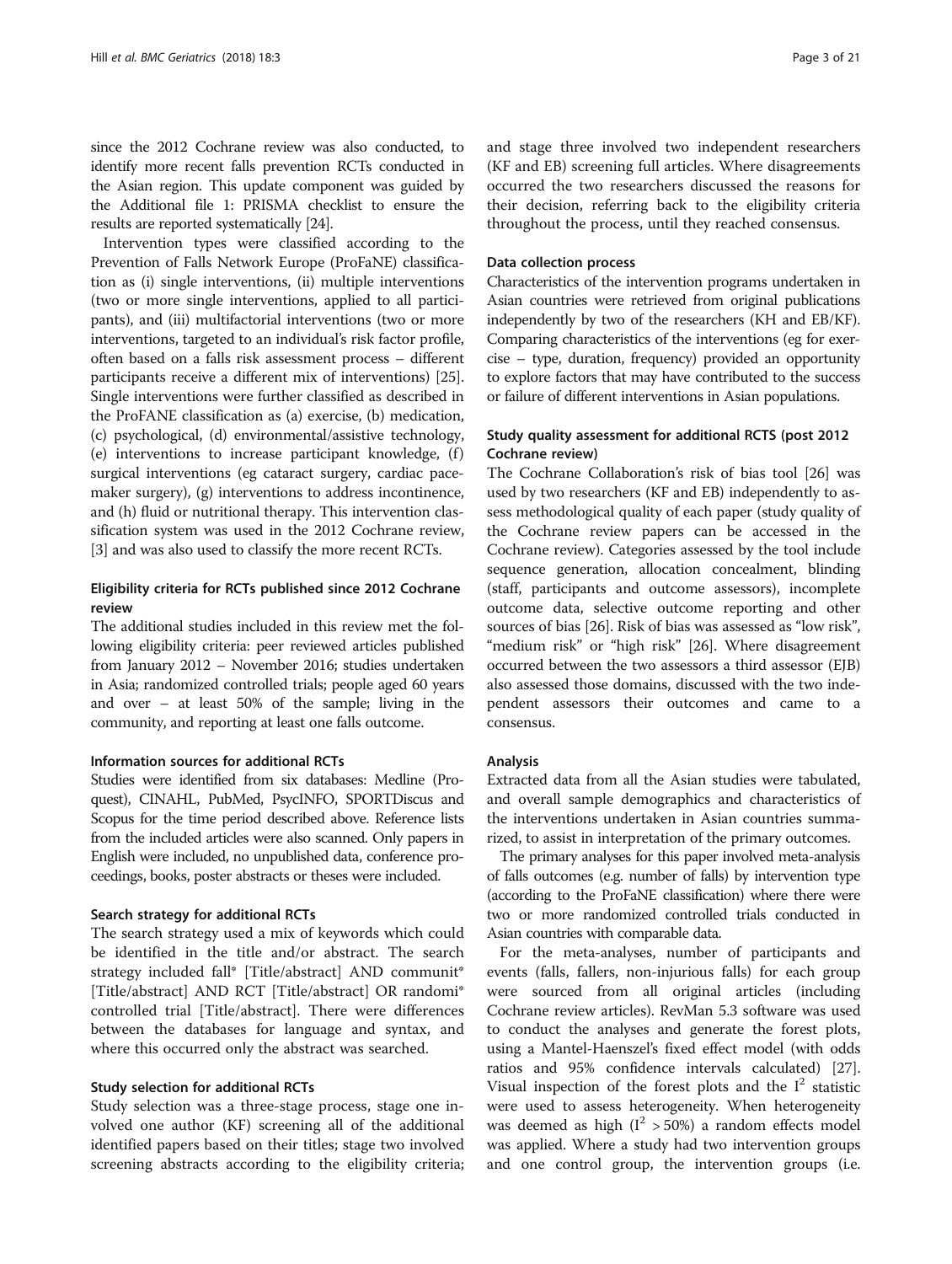dichotomous data) were summed (as recommended by Cochrane) for both the outcome (e.g. number of falls) and the sample size independently [\[27\]](#page-19-0). Subgroup analysis was undertaken where two or more programs/services within the intervention type could be grouped, for example Tai Chi within exercise interventions. Studies with group differences in baseline characteristics were omitted. Statistical significance was considered at  $p \le 0.05$ . Some studies reported more than one single intervention arm compared to a control arm. In these cases, if separate falls data were reported for each of the single interventions, then these were reported separately in the tables and meta-analyses.

### Results

Of the 159 randomized controlled trials reported in the 2012 Cochrane review [\[3](#page-19-0)], 15 (9%) were conducted in Asian countries (Japan,  $n = 6$ ; [\[28](#page-19-0)–[33\]](#page-20-0) Taiwan  $n = 6$ ; [[34](#page-20-0)–[39](#page-20-0)] Thailand,  $n = 2$ ; [\[40](#page-20-0), [41](#page-20-0)] and China/Hong Kong,  $n = 1$  [\[42\]](#page-20-0)). The remaining 144 published randomized trials were from non-Asian countries, including the United States of America ( $n = 34$ , 21%), Australia ( $n = 27$ , 17%), the United Kingdom ( $n = 27, 17$ %), Canada ( $n = 12$ , 8%), the Netherlands ( $n = 9, 6\%$ ), New Zealand ( $n = 6, 4\%$ ), Germany ( $n = 6$ , 4%), and other parts of Europe ( $n = 16$ , 11%). Several other studies were conducted across two or more countries  $(n = 4)$ , although none of these included countries in Asia. Table [1](#page-4-0) reports the number of randomized trial interventions classified by ProFaNE classification type, between Asian and non-Asian populations.

An additional 11 RCTs were identified that were conducted in Asian populations, met the inclusion criteria for the community based falls prevention Cochrane review, and were published after the 2012 Cochrane review (Japan  $n = 6$ ; [[43](#page-20-0)–[48](#page-20-0)] Taiwan  $n = 2$ ; [\[49, 50\]](#page-20-0) and China/Hong Kong, [\[51\]](#page-20-0) Malaysia [[52](#page-20-0)] and Singapore [\[53\]](#page-20-0)  $n = 1$  each). See Fig. [1](#page-5-0) for study selection flowchart to identify papers after 2012. Seven of the additional studies published since the 2012 review were exercise interventions.

Combining the Asian studies in the 2012 Cochrane review and subsequent Asian RCTS, the only single intervention types that had more than one randomized controlled trial conducted in Asia were exercise  $(n = 15)$ , and environment (home hazard assessment and modification,  $n = 2$  [\[38, 48](#page-20-0)]). There were also five multiple intervention studies [[34, 37](#page-20-0), [41](#page-20-0), [50](#page-20-0), [53](#page-20-0)] (two with two or more single intervention arms included as separate single interventions in the single intervention analyses [\[34, 37\]](#page-20-0)) and four multifactorial intervention studies conducted in Asia [[35](#page-20-0), [36](#page-20-0), [39](#page-20-0), [40](#page-20-0)].

# Samples

Overall, the sample size for the studies in Asia included in the 2012 Cochrane review were relatively small (median 150, minimum 52, maximum 1043) (Table [2\)](#page-6-0), whereas for

the full Cochrane review [[3\]](#page-19-0), the median sample size across all randomized trials irrespective of where the trial was conducted was 230 (minimum 10, maximum 9940). The more recent Asian randomised controlled trials (published since the Cochrane review) have been substantially larger than those pre-2012 (median sample size 196, minimum 68, maximum 710). The samples were mixed in terms of the age inclusion criteria, with two studies including people aged over 50 years [\[28](#page-19-0), [52](#page-20-0)], five had samples aged ≥60 years [\[37](#page-20-0), [39](#page-20-0), [41, 49, 51\]](#page-20-0), 14 had samples aged ≥65 years [[29,](#page-19-0) [32](#page-20-0)–[36, 38, 42](#page-20-0), [44](#page-20-0), [45](#page-20-0), [47](#page-20-0), [48](#page-20-0), [50](#page-20-0), [53](#page-20-0)], three samples were aged ≥70 years [\[30](#page-19-0), [40, 46](#page-20-0)], one sample was aged ≥73 years [[31\]](#page-20-0), and one sample was aged ≥75 years [\[43\]](#page-20-0). The average age of participants across the included studies in Asia was 75.1 years, and samples were on average 71.9% female (five studies had female only samples [\[29](#page-19-0)–[31, 46, 51](#page-20-0)]).

#### Intervention types

Table [1](#page-4-0) reports details of individual intervention types conducted in Asia relative to the rest of the world, while Table [2](#page-6-0) summarizes the main characteristics of the trials conducted in Asia, grouped by intervention type, including details of whether or not the intervention was effective in reducing the rate of falls or number of people falling.

# Single interventions

#### Exercise interventions

Fifteen trials from Asia reported results for an exercise intervention as a single intervention, with only six reporting one or more positive fall related outcomes [[31, 42](#page-20-0)–[44](#page-20-0), [46, 49](#page-20-0)]. The exercise trials generally had small sample sizes (60%  $n < 70$ , median sample size  $n = 105$ ). Three of the effective exercise programs used Tai Chi (20% of all exercise trials) either as the sole intervention [\[42, 49](#page-20-0)] or combined with other balance and strength exercises [[31](#page-20-0)]. In contrast, only five of the 51 (10%) exercise trials from the 2012 Cochrane review conducted outside of Asia involved Tai Chi. The other effective exercise approaches in Asian studies used an obstacle course [\[43\]](#page-20-0), a multi-target stepping program [\[44\]](#page-20-0), and a group balance and strength training program [[46](#page-20-0)]. Only one of the ineffective exercise trials used Tai Chi, [[34\]](#page-20-0) other ineffective programs used home programs, [[29](#page-19-0), [38, 52](#page-20-0)] group programs (balance [\[47](#page-20-0)] or multimodal [[45](#page-20-0)]), a group exercise program combined with trail walking, [[33](#page-20-0)] combined group and home based program, [\[28](#page-19-0)] and a square stepping program [\[32\]](#page-20-0). Effective exercise programs ranged from 24 to 52 weeks duration, and had from 1 to 8 times per week of recommended exercise (included both supervised and home-based sessions).

In a separate review, Sherrington and colleagues reviewed 54 randomized controlled trials evaluating exercise interventions to reduce falls, and identified several key criteria that appeared to differentiate effective from ineffective falls prevention trials [\[54\]](#page-20-0). Two of the key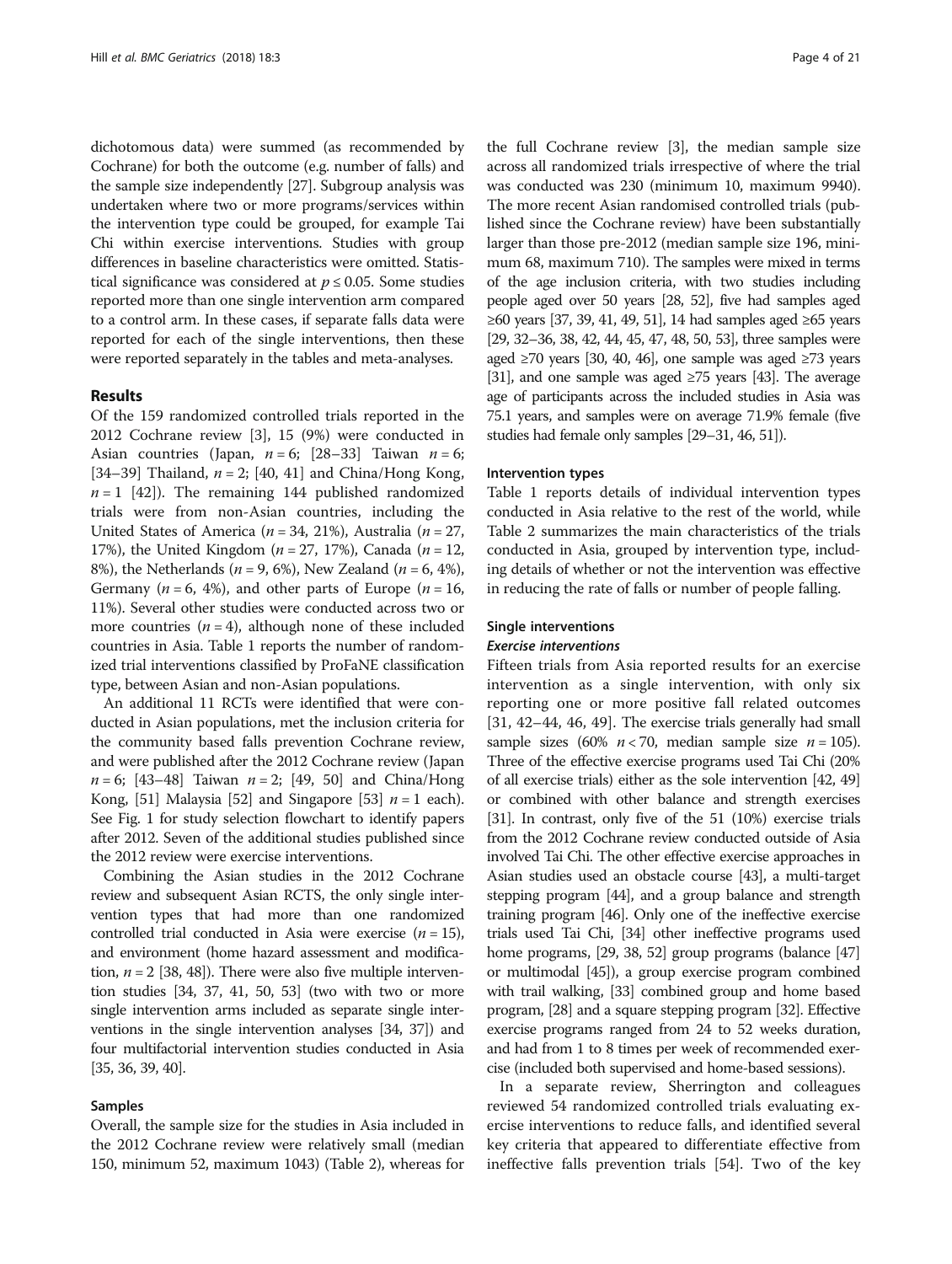|                                                                                                                                                                                                                                                      | trials (RCTs) in the 2012 Cochrane review<br>Number of randomized controlled |                |                    |                                                                                                                                                   | in Asia post 2012 Cochrane<br>Additional RCTs conducted<br>review | Cochrane review, and published<br>RCTs conducted in Asia (in the<br>subsequently) with significant<br>improved falls outcome <sup>#</sup>           |
|------------------------------------------------------------------------------------------------------------------------------------------------------------------------------------------------------------------------------------------------------|------------------------------------------------------------------------------|----------------|--------------------|---------------------------------------------------------------------------------------------------------------------------------------------------|-------------------------------------------------------------------|-----------------------------------------------------------------------------------------------------------------------------------------------------|
| INTERVENTION TYPE                                                                                                                                                                                                                                    | Asia                                                                         | Rest of world  | Total              | all countries (see Footer for notes re $\checkmark$ / x)<br>(one or both falls outcomes)<br>Cochrane review conclusion                            | Asia                                                              | Asia                                                                                                                                                |
| Single intervention                                                                                                                                                                                                                                  |                                                                              |                |                    |                                                                                                                                                   |                                                                   |                                                                                                                                                     |
| Exercise (includes studies that had<br>exercise and control interventions)<br>separately for comparison of the<br>so long as results were reported<br>other types of interventions in<br>separate arms of the study,<br>relative to a control group, | 8 [28, 29, 31-34, 38, 42]                                                    | 51             | 59                 | Multi component group exercise<br>. Multi component home exercise<br>· Tai Chi /                                                                  | 7 [43-47, 49, 52]                                                 | . Multi-target stepping program/obstacle<br>· Multi-component group exercise /<br>course program /<br>$\overline{\cdot}$ Tai Chi $\overline{\cdot}$ |
| Medication (drug target)                                                                                                                                                                                                                             | $1$ [30]                                                                     | $\overline{1}$ | $\frac{6}{1}$      | (for those with baseline low<br>Vitamin D supplementation<br>· Psychotropic withdrawal /<br>· Prescribing modification /<br>vitamin $D$ $\approx$ | $\circ$                                                           | . Vitamin K2, vitamin D2 and caldum<br>↘<br>supplementation (combined)                                                                              |
| Surgery (including cataract surgery,<br>cardiac pacing)                                                                                                                                                                                              | $\circ$                                                                      | $\sqrt{2}$     | $\sqrt{2}$         | carotid sinus hyper-sensitivity) /<br>Cardiac pacing (for those with<br>· Cataract surgery (first eye) /                                          | $\circ$                                                           | $\times$                                                                                                                                            |
| Fluid or nutrition therapy                                                                                                                                                                                                                           | $\circ$                                                                      | $\infty$       | $\sim$             | $\times$                                                                                                                                          | $\circ$                                                           | $\times$                                                                                                                                            |
| (including cognitive behavioral therapy)<br>Psychological interventions                                                                                                                                                                              | 1 [37]                                                                       |                | $\sim$             | $\times$                                                                                                                                          | $\circ$                                                           | $\times$                                                                                                                                            |
| Environment / assistive technology                                                                                                                                                                                                                   | $1\, [38]$                                                                   | $\approx$      | $\frac{1}{2}$      | (more effective for those with high<br>. Home safety assessment and<br>falls risk, and when done by<br>occupational therapists)<br>modification v | 1[48]                                                             | . Home safety assessment and<br>modification /                                                                                                      |
| Knowledge interventions                                                                                                                                                                                                                              | $1 \, [34]$                                                                  | 4              | 5                  | $\times$                                                                                                                                          | $\circ$                                                           | ×                                                                                                                                                   |
| Other (vibration intervention<br>without exercise)                                                                                                                                                                                                   | $\circ$                                                                      | $\circ$        | $\circ$            |                                                                                                                                                   | $1$ [51]                                                          | vibration (standing still on machine) /<br>· Low magnitude/high frequency                                                                           |
| Multiple interventions                                                                                                                                                                                                                               | 3 [34, 37, 41]                                                               | $\frac{5}{1}$  | $\frac{\infty}{2}$ | heterogeneity of interventions<br>Data not pooled because of                                                                                      | 2 [50, 53]                                                        | · Education + geriatric clinic<br>assessment /                                                                                                      |
| Multiple interventions including<br>an exercise intervention                                                                                                                                                                                         | $\overline{37}$<br>2 [34,                                                    | $\overline{4}$ | $\frac{6}{1}$      | Separate meta-analysis for exercise<br>conducted in the Cochrane review<br>related multiple interventions not                                     | 2 [50, 53]                                                        | $\times$                                                                                                                                            |
| Multifactorial interventions                                                                                                                                                                                                                         | 4 [35, 36, 39, 40]                                                           | 96             | $\Theta$           | RaR 0.76 (0.67-0.86) for rate of<br>falls outcome                                                                                                 | $\circ$                                                           | · Improved pre-operative, post-operative<br>(multifactorial, multidisciplinary) for<br>and post discharge management<br>patients after hip fracture |

<span id="page-4-0"></span>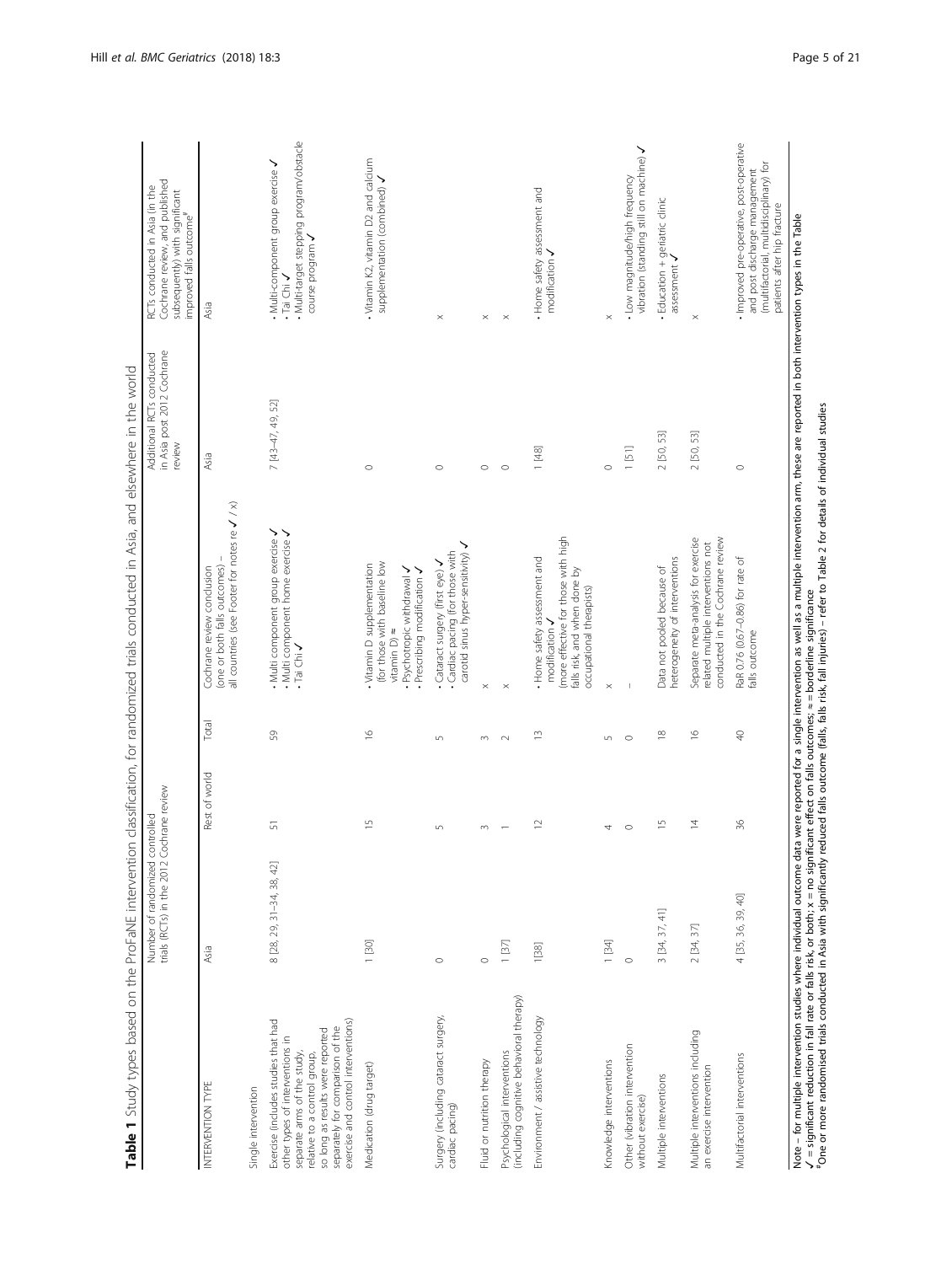criteria related to: (1) the exercise intervention having a moderate to high challenge to balance; and (2) a minimum of 50 h overall exercise dosage. Of the six effective exercise trials in Asia, four (67%) met both of these criteria [[31, 42](#page-20-0), [46, 49\]](#page-20-0). The other two effective exercise studies [\[43](#page-20-0), [44](#page-20-0)] met the "challenge to balance" criteria, but involved substantially less than the 50 h duration. Three of the ineffective exercise studies met both of Sherrington's criteria, but were likely to be

underpowered (sample sizes of 57 [[29\]](#page-19-0), 68 [\[52](#page-20-0)] and 93 [[47\]](#page-20-0)). Most of the remaining ineffective exercise interventions did not meet the dosage criteria, although the majority met the balance challenge criteria. Although adherence to the exercise programs was reported in ten of the studies, the method of reporting was variable, making comparisons difficult. The study by Huang and colleagues reported high attrition in the Tai Chi group (52%) over the five month intervention [\[34\]](#page-20-0). All except

<span id="page-5-0"></span>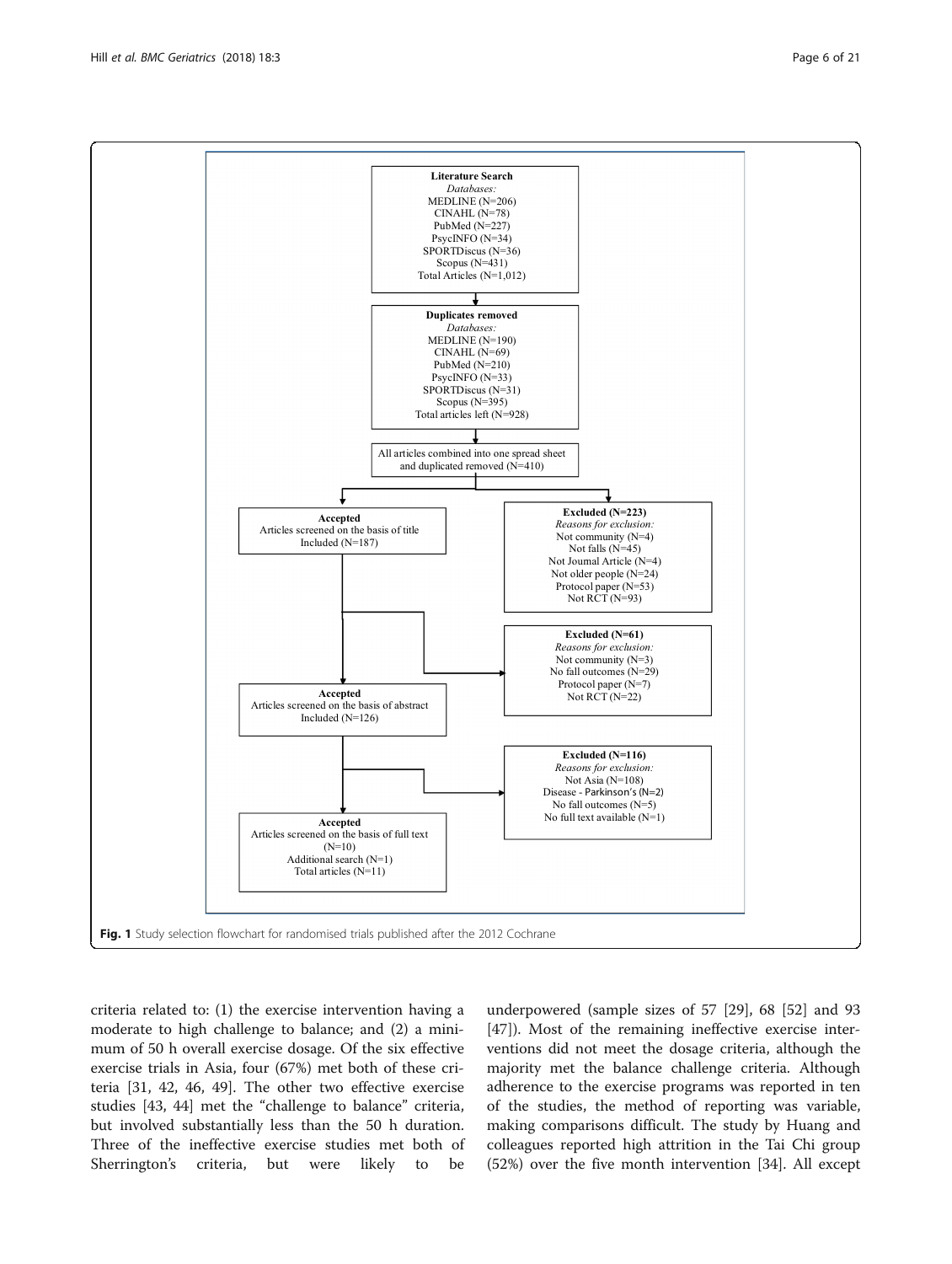| J                              |                                                                                                               |
|--------------------------------|---------------------------------------------------------------------------------------------------------------|
| ١                              |                                                                                                               |
| í<br>j<br>l<br>l               |                                                                                                               |
| ī                              |                                                                                                               |
|                                |                                                                                                               |
| in one it                      |                                                                                                               |
|                                |                                                                                                               |
| i                              |                                                                                                               |
| ļ<br>¢                         |                                                                                                               |
|                                |                                                                                                               |
| י<br>ב<br>ו<br>ו               |                                                                                                               |
| j                              |                                                                                                               |
| $\frac{1}{2}$<br>$\frac{1}{2}$ |                                                                                                               |
|                                |                                                                                                               |
| $-1$                           |                                                                                                               |
|                                |                                                                                                               |
| ֦֧֚֝<br>$\frac{1}{2}$          |                                                                                                               |
|                                |                                                                                                               |
| $-1 - 1 - 1 - 1 - 1 - 1$<br>١  |                                                                                                               |
|                                |                                                                                                               |
|                                |                                                                                                               |
| ļ                              |                                                                                                               |
| $\overline{\phantom{a}}$       |                                                                                                               |
| j                              |                                                                                                               |
| ת<br>:                         |                                                                                                               |
| j                              |                                                                                                               |
| S<br>١                         |                                                                                                               |
| أحمد مناحبن<br>J               |                                                                                                               |
|                                |                                                                                                               |
| j                              |                                                                                                               |
| ì                              |                                                                                                               |
| j                              |                                                                                                               |
| it/11/11/11                    |                                                                                                               |
|                                |                                                                                                               |
| $\ddot{\phantom{0}}$           |                                                                                                               |
| $\frac{1}{2}$<br>j             |                                                                                                               |
| is here controlled by the<br>1 |                                                                                                               |
| )<br>5<br>)                    |                                                                                                               |
|                                |                                                                                                               |
| らこりり                           |                                                                                                               |
|                                |                                                                                                               |
|                                |                                                                                                               |
|                                |                                                                                                               |
|                                |                                                                                                               |
| i                              |                                                                                                               |
| ٍ<br>پ<br>$\frac{1}{2}$        |                                                                                                               |
| å                              |                                                                                                               |
|                                |                                                                                                               |
| nventi<br>j<br>ï               |                                                                                                               |
| nter                           |                                                                                                               |
|                                |                                                                                                               |
|                                |                                                                                                               |
|                                |                                                                                                               |
|                                |                                                                                                               |
|                                |                                                                                                               |
| i<br>ì                         |                                                                                                               |
| $\frac{1}{2}$<br>i<br>l        |                                                                                                               |
| l<br>l<br>I                    |                                                                                                               |
|                                |                                                                                                               |
| ļ                              | ׇ֚֚֕֕                                                                                                         |
|                                | l<br>j                                                                                                        |
| ļ                              |                                                                                                               |
| l<br>l                         | Ī<br>ׇ֚֕                                                                                                      |
| $\ddot{ }$<br>Ī                | l                                                                                                             |
| ļ<br>J<br>i                    | $\frac{1}{2}$<br>ׇ֖֬֕                                                                                         |
| j<br>j                         | l<br>ļ                                                                                                        |
| ί<br>I                         | ֘֒<br>ׇ֘֒<br>ׇ֖֖֖֖֖֖֖֖֖֖֖֧֖֖֧֪֪֪֪֪֪֪֪֪֪֪֪֪֪֪֪֪֪֪֪֪֪֪֪֪֪֪֪֪֪֪֪֪֪֪֚֚֚֚֚֚֚֚֚֚֚֚֚֚֚֚֚֚֚֚֚֚֚֚֚֚֚֬֕֝֓֞֝֓֞<br>י<br>י |
| ۔<br>مام                       | $\overline{\phantom{a}}$<br>l                                                                                 |
| i<br>j                         | $\overline{\phantom{a}}$                                                                                      |
| I                              | $\frac{1}{\epsilon}$                                                                                          |
|                                |                                                                                                               |

<span id="page-6-0"></span>

| studies conducted in Asia                                            |                                                                                                                            |                                                                                                                                                                                                                                                     |                                                                                                          |                                                                                                                                                                                                                 |                                                                                                                                                              |                                                                                                                                                                                                                                                                                                                                                                                          |                                                                                                                             |
|----------------------------------------------------------------------|----------------------------------------------------------------------------------------------------------------------------|-----------------------------------------------------------------------------------------------------------------------------------------------------------------------------------------------------------------------------------------------------|----------------------------------------------------------------------------------------------------------|-----------------------------------------------------------------------------------------------------------------------------------------------------------------------------------------------------------------|--------------------------------------------------------------------------------------------------------------------------------------------------------------|------------------------------------------------------------------------------------------------------------------------------------------------------------------------------------------------------------------------------------------------------------------------------------------------------------------------------------------------------------------------------------------|-----------------------------------------------------------------------------------------------------------------------------|
|                                                                      | Sample and<br>design                                                                                                       | intervention<br>Details of                                                                                                                                                                                                                          | Control activity                                                                                         | Duration and<br>frequency                                                                                                                                                                                       | Other comments                                                                                                                                               | (x) falls outcomes<br>Effective (J) or<br>Ineffective                                                                                                                                                                                                                                                                                                                                    | Sherrington's<br>criteria <sup>*</sup><br><b>Meets</b>                                                                      |
| SINGLE INTERVENTIONS                                                 |                                                                                                                            |                                                                                                                                                                                                                                                     |                                                                                                          |                                                                                                                                                                                                                 |                                                                                                                                                              |                                                                                                                                                                                                                                                                                                                                                                                          |                                                                                                                             |
| Exercise                                                             |                                                                                                                            |                                                                                                                                                                                                                                                     |                                                                                                          |                                                                                                                                                                                                                 |                                                                                                                                                              |                                                                                                                                                                                                                                                                                                                                                                                          |                                                                                                                             |
| Suzuki et al.,<br>2004 (Japan)<br>$\frac{1}{2}$                      | longitudinal study.<br>RCT.<br>Mean age = 78;<br>Participating in<br>Women only.<br>gerontology<br>$N = 52$ ;              | Group exercise program<br>home exercise program.<br>strength, balance,<br>supplemented by<br>walking, Tai Chi,                                                                                                                                      | Pamphlet and advice<br>on falls prevention.                                                              | Group $-10 \times 1$ hour<br>session x 6 months;<br>Home $-30$ min<br>3 x/week.                                                                                                                                 | 75.3% average attendance<br>20 month data reported<br>in the Cochrane review.<br>Follow-up at 8 and 20<br>months for falls data.<br>at exercise classes.     | Intervention group significant<br>and knee extension power.<br>$\cdot$ FR - RR = 0.25 [0.08, 0.78]<br>improvements on tandem<br>walking, Functional Reach<br>$\cdot$ F – RaR = 0.35<br>[0.14, 0.88]                                                                                                                                                                                      | Dose $\checkmark$<br>Bal V                                                                                                  |
| (Hong Kong,<br>China) [42]<br>Noo et al.,<br>2007                    | Mean age 69 years,<br>randomization by<br>$N = 180$ (90 men<br>and 90 women);<br>RCT with block<br>range 65-74.<br>gender. | exercises<br>(1) 24 form Yang style<br>-band.<br>(2) Resistance<br>with thera<br>Tai Chi                                                                                                                                                            | Usual care.                                                                                              | (arm lifting, hip abduction,<br>hip extension, squatting<br>3 x/week x 12 months<br>heel raise, hip flexion,<br>3 x/week 12 months<br>(2) Resistance exercise<br>ankle dorsiflexion).<br>$(1)$ Tai Chi 24 form, | Tai Chi 81%, resistance<br>12 month follow-up.<br>High compliance -<br>training 76%.                                                                         | groups relative to control group.<br>mineral density in both exercise<br>identified significantly reduced<br>balance or flexibility measures.<br>No significant between group<br>Sub-group analysis in women<br>rate of loss of total hip bone<br>differences for strength,<br>$(1)$ FR - RR = 0.48<br>$[0.29, 0.80]^{**}$<br>$(2)$ FR - 0.77<br>[0.52, 1.14]<br>$(1) \times (2) \times$ | not clear<br>$\frac{1}{2}$ Bal $\frac{1}{2}$<br>Support)<br>Dose<br>position<br>or hand<br>starting<br>$(2)$ Bal?<br>Dose V |
| (Taiwan, rural/<br>agricultural<br>area) [38]<br>Lin et al.,<br>2007 | Mean age = 76.8 years<br>N = 150, recent fallers.<br>51% female.<br><b>RC</b>                                              | (2) Home safety assessment<br>r for results)<br>physio (individualized<br>public health worker<br>strength &<br>and modification by<br>(1) Home exercise with<br>balance exercises)<br>(see below<br>flexibility,                                   | every 2 weeks with public<br>Education and social visit<br>prevention brochure.<br>health worker + falls | 2 weeks to perform safety<br>x 4 months, physio visit<br>assessment and make<br>(2) 30-40 min visit every<br>(1) 40-60 min, 3 x/week<br>recommendations.<br>every 2 weeks                                       | Adherence to exercise<br>of life, depression and<br>program not reported<br>physical performance<br>Assessment at 2 and<br>4 months for quality<br>measures. | Exercise group had significant<br>Reach, Tinetti POMA, and fear<br>improvements on Functional<br>of falling than the Education<br>$\cdot$ F - RaR = 0.67 [0.35, 1.28]<br>x (exercise)<br>group.                                                                                                                                                                                          | program<br>exercise<br>$(1)$ Home<br>Dose x<br>Bal $\checkmark$                                                             |
| Shigematsu<br>(Japan) [32]<br>et al., 2008                           | Mean age 69<br>63% female.<br>years, range<br>$N = 68$ .<br>65-74.<br><b>Q</b>                                             | familiarity by walking on<br>toes; and increased complexity<br>lateral, and oblique stepping<br>included forward, backward,<br>patterns on a thin felt mat,<br>Square stepping exercise,<br>walking on<br>added challenge after<br>of step pattern. | emphasis on increasing steps.<br>walking program - 40 min,<br>1 x/week x 12 weeks,<br>Supervised outdoor | 70 min, 2 x/week x<br>12 weeks.                                                                                                                                                                                 | walking - 84% of sessions.<br>stepping exercise - 91%<br>Falls data followed up<br>of sessions, outdoor<br>Adherence: Square<br>for 8 months.                | group on leg extension power,<br>the Square stepping exercise<br>reaction time, and perceived<br>walking, stepping with both<br>Significant improvement in<br>forward/backward tandem<br>$\bullet$ F – RaR = 0.70 [0.23, 2.13]<br>$\cdot$ FR – RR = 0.64 [0.21, 1.95]<br>feet, simple/choice<br>health status.                                                                           | Dose x<br>Bal V                                                                                                             |
| Iwamoto et al.,<br>2009 (Japan)<br>$\varnothing$ [28]                | Age > 50 (mean<br>age = 76.4 years).<br>RCT.<br>90% female.<br>orthopaedic<br>Attending<br>$N = 68$ .<br>dinics.           | supervision<br>exercises (home based,<br>but 3 x/week supervisic<br>Calisthenics, balance,<br>power and walking<br>in clinic).                                                                                                                      | Usual care.                                                                                              | Duration of exercise<br>supervision in clinic<br>$3$ x/week $\times$ 30 min.<br>Daily exercise, with<br>5 months.                                                                                               | Exercise adherence<br>reported as 100%.                                                                                                                      | in flexibility, balance, mobility<br>and gait measures in the<br>exercise group relative to<br>Significant improvement<br>Study reports significant<br>effect not significant in<br>reduction in falls, but<br>the control group.<br>Cochrane review.<br>$\cdot$ FR - RR = 0.11<br>$[0.01, 1.52]$ <sup>#</sup>                                                                           | Dose x<br>Bal V                                                                                                             |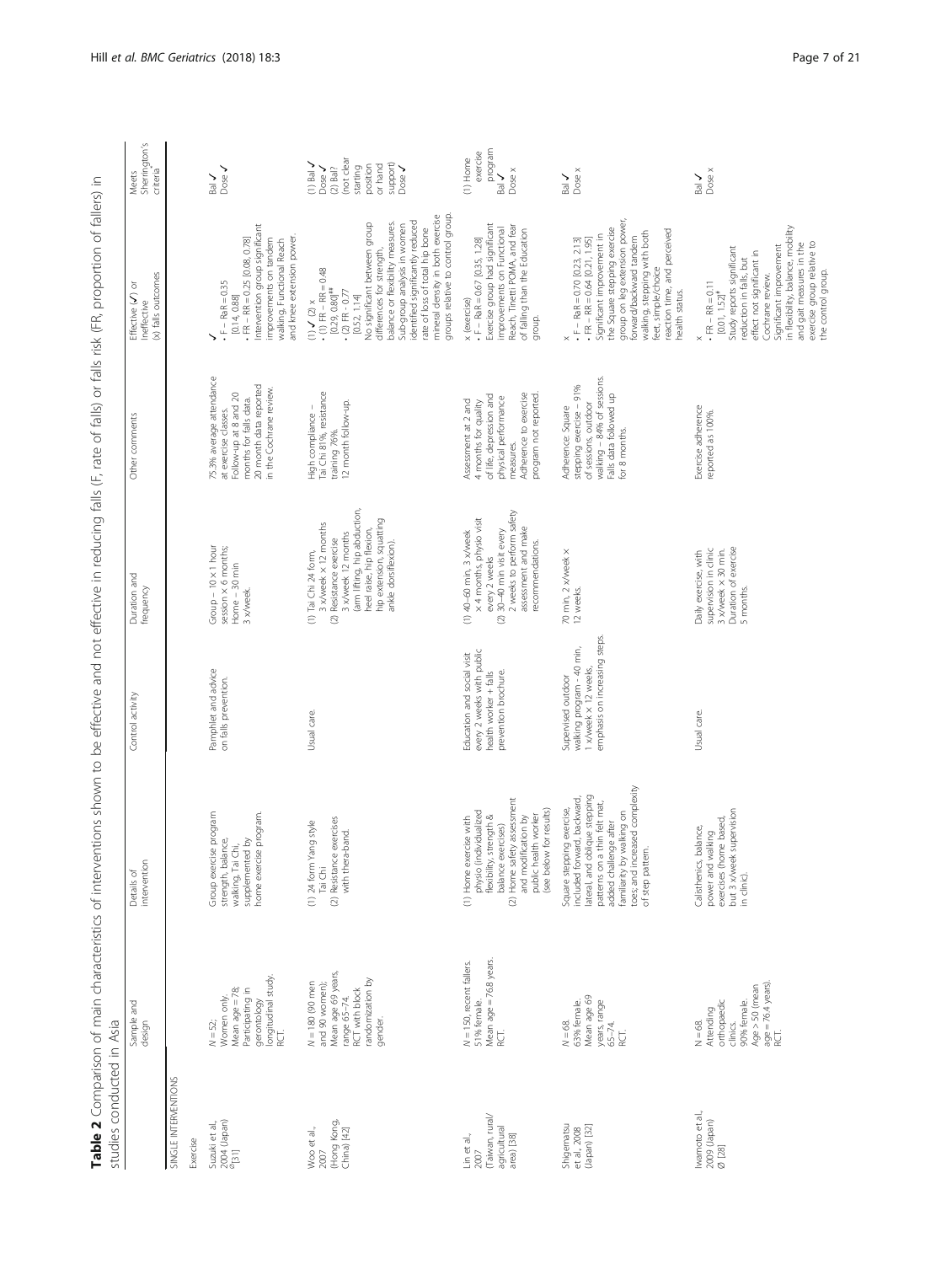| í                                                                                                                                                            |               |
|--------------------------------------------------------------------------------------------------------------------------------------------------------------|---------------|
| of interventions shown to be effective and not effective in reducing falls (F rate of falls) or falls rick (FR proportion of falls of calls of the rick (FR) |               |
|                                                                                                                                                              |               |
|                                                                                                                                                              |               |
|                                                                                                                                                              |               |
|                                                                                                                                                              |               |
|                                                                                                                                                              |               |
|                                                                                                                                                              |               |
|                                                                                                                                                              |               |
|                                                                                                                                                              |               |
|                                                                                                                                                              |               |
|                                                                                                                                                              |               |
|                                                                                                                                                              |               |
|                                                                                                                                                              |               |
|                                                                                                                                                              |               |
|                                                                                                                                                              |               |
|                                                                                                                                                              |               |
| j                                                                                                                                                            |               |
|                                                                                                                                                              |               |
|                                                                                                                                                              |               |
|                                                                                                                                                              |               |
|                                                                                                                                                              |               |
|                                                                                                                                                              |               |
|                                                                                                                                                              |               |
|                                                                                                                                                              |               |
|                                                                                                                                                              |               |
|                                                                                                                                                              |               |
|                                                                                                                                                              |               |
|                                                                                                                                                              |               |
|                                                                                                                                                              |               |
|                                                                                                                                                              |               |
|                                                                                                                                                              |               |
|                                                                                                                                                              |               |
|                                                                                                                                                              |               |
|                                                                                                                                                              |               |
|                                                                                                                                                              |               |
|                                                                                                                                                              |               |
| j                                                                                                                                                            |               |
| $\frac{1}{2}$<br>i                                                                                                                                           |               |
| is and the contract of                                                                                                                                       | ֠             |
| İ                                                                                                                                                            |               |
|                                                                                                                                                              |               |
|                                                                                                                                                              |               |
|                                                                                                                                                              | j             |
|                                                                                                                                                              |               |
| י<br>ו                                                                                                                                                       |               |
| .<br>.<br>.                                                                                                                                                  | l             |
|                                                                                                                                                              |               |
|                                                                                                                                                              | i<br>J<br>֚֬֕ |
|                                                                                                                                                              |               |

|                                                     | Sample and<br>design                                                                                                                                                                                                             | intervention<br>Details of                                                                                                                                                                                                                                                                                                                                                          | Control activity                                                                                                                                                                                                                  | Duration and<br>frequency                                                                                                                                                                                                                                                                 | Other comments                                                                                                                                                                                                                                                                                                         | (x) falls outcomes<br>Effective (V) or<br>Ineffective                                                                                                                                                                                                                                                                                                                                                                                                                                                        | Sherrington's<br>criteria <sup>"</sup><br>Meets                                                                          |
|-----------------------------------------------------|----------------------------------------------------------------------------------------------------------------------------------------------------------------------------------------------------------------------------------|-------------------------------------------------------------------------------------------------------------------------------------------------------------------------------------------------------------------------------------------------------------------------------------------------------------------------------------------------------------------------------------|-----------------------------------------------------------------------------------------------------------------------------------------------------------------------------------------------------------------------------------|-------------------------------------------------------------------------------------------------------------------------------------------------------------------------------------------------------------------------------------------------------------------------------------------|------------------------------------------------------------------------------------------------------------------------------------------------------------------------------------------------------------------------------------------------------------------------------------------------------------------------|--------------------------------------------------------------------------------------------------------------------------------------------------------------------------------------------------------------------------------------------------------------------------------------------------------------------------------------------------------------------------------------------------------------------------------------------------------------------------------------------------------------|--------------------------------------------------------------------------------------------------------------------------|
| Kamide et al.<br>2009 (Japan)<br>(62)               | Attending employment<br>agency (for light work<br>or volunteer activity).<br>Age > 65 (mean age<br>100% female.<br>71 years).<br>$N = 57$ .<br><b>Q</b>                                                                          | exercise program<br>(flexibility, balance, strength<br>exercise) and 1 h training<br>1 x 1 h education session<br>fracture prevention and<br>for home exercise; then<br>focus on osteoporosis<br>and impact exercises).<br>home based                                                                                                                                               | contact by phone or<br>Usual care. Therapist<br>mail each 3 months.                                                                                                                                                               | 3 days/week x 6 months.<br>program, but contact<br>therapist re exercise<br>monthly to support<br>No home visits by<br>by phone or mail<br>motivation.                                                                                                                                    | exercises at least twice weekly.<br>82% of exercise participants<br>Follow-up over 12 months.<br>Of these, 91% performed<br>completed the study.<br>Exercise adherence                                                                                                                                                 | Timed Up and Go in exercise<br>group relative to the control<br>Significant improvement in<br>$\bullet$ FR - RR = 0.38 [0.02, 7.91]<br>group.                                                                                                                                                                                                                                                                                                                                                                | Dose $\checkmark$<br>Bal $\checkmark$                                                                                    |
| Yamada et al.<br>2010 (Japan)<br>Ø[33]              | Age > 65 (mean age<br>% female not stated.<br>approx 80 years)<br>$N = 60$<br>ă                                                                                                                                                  | program was implemented<br>program. Variability in how<br>component trail walking<br>Exercise class + multi-<br>to add challenge and<br>motivation.                                                                                                                                                                                                                                 | walking program.<br>Exercise class +<br>simple indoor                                                                                                                                                                             | balance and flexibility exercises)<br>to set flags in order, changing<br>Trail walking involved walking<br>Indoor walking program was<br>direction, focus on speed. 30<br>included aerobic, strength,<br>Exercise class 1 x/week<br>x 16 weeks (60 min,<br>30 min/session<br>min/session. | Adherence - median for<br>both group 100%                                                                                                                                                                                                                                                                              | for Trail walking group relative<br>in Timed Up and Go, walking<br>task, and dual task gait tasks<br>$\cdot$ F – RaR = 0.45 [0.14, 1.49]<br>$\cdot$ FR – RR = 0.45 [0.18, 1.13]<br>to indoor walking group.<br>Significant improvement<br>Cochrane review utilized<br>Study reported reduced<br>sustained at 12 months.<br>falls at 6 months, not<br>12 months falls data.                                                                                                                                   | exercise class.<br>frail walking<br>multimodal<br>$NB - both$<br>program<br>Bal <b>/</b><br>received<br>Dose x<br>aroups |
| 2010 (Taiwan)<br>Huang et al.<br>$\varnothing$ [34] | Cluster RCT (by village)<br>intervention follow-up.<br>Age > 65 (mean age =<br>5 month intervention<br>48% female after loss<br>$N = 261$ randomized,<br>and 12 month post<br>$N = 163$ follow-up<br>to follow-up.<br>71 years). | (2) Tai Chi<br>(3) Combined education<br>factors, and reducing<br>(1) Education (falls risk<br>as above.<br>falls risk)<br>$+$ Tai Chi                                                                                                                                                                                                                                              | Not described                                                                                                                                                                                                                     | (2) 40 min sessions, 3 x/week<br>$(1)$ 5 $\times$ 1 h group sessions<br>(3) Combined education<br>and Tai Chi program.<br>across 5 months.<br>x 5 months.                                                                                                                                 | over 5 month intervention<br>Education $+$ Tai Chi (34%),<br>period - education (52%)<br>8 month follow-up for<br>High drop-out rates<br>Tai Chi (52%),<br>control (6%).<br>falls data.                                                                                                                                | in reducing falls at 5 months,<br>and all three interventions as<br>Tai Chi reported as effective<br>effective in reducing falls at<br>$\cdot$ FR – RR = 0.51 [0.02, 12.49]<br>provided. Cochrane review<br>Cochrane review used raw<br>reports all interventions as<br>data at 5 months only, as<br>combined education and<br>Secondary measures only<br>non-significant (although<br>18 months in the paper).<br>18 month raw data not<br>compared pre-post<br>(within group).<br>$\stackrel{\times}{(2)}$ | (2) Tai Chi<br>Bal<br>$\boldsymbol{\checkmark}$<br>Dose x                                                                |
| Yamada et al.<br>2012 (Japan)<br>$\varnothing$ [43] | (mean age 85.5 years)<br>Age ≥ 75 years<br>87.8% female.<br>$N = 157$ .                                                                                                                                                          | the intervention group<br>session (finding marker to walk to<br>cardiovascular, flexibility exercises)<br>course negotiation program each<br>All participants (intervention and<br>control groups) received 45 min<br>complex obstacle<br>of group training sessions 1 x<br>direction changes, avoiding<br>weekly (strength, balance,<br>undertook a<br>In addition,<br>obstacles). | obstacles interspersed<br>group, but undertook<br>negotiation program<br>an additional simple<br>Same main exercise<br>class as intervention<br>(6 trials / session of<br>15 m walkway with<br>obstacle course<br>along walkway). | finding 15 markers/session<br>weekly, 45 min duration).<br>in addition to common<br>24 weeks, once weekly<br>exercise program once<br>sessions. Two trials of                                                                                                                             | group achieving significantly<br>measures after intervention<br>greater improvement than<br>obstacle negotiation task,<br>No significant difference<br>(except for a complex<br>with the Intervention<br>Median adherence in<br>balance and mobility<br>between groups on<br>both groups - 96%.<br>the Control group). | IRR for falls in the control group<br>(simple obstacle course group)<br>relative to intervention group<br>IRR for fall-related fractures in<br>the control group relative to<br>intervention group was 7.89<br>Fallers - 2 in intervention<br>(26.0%) in the control<br>group (2.8%), and 19<br>was 9.37 (2.26-<br>$(1.01 - 61.49)$<br>38.77).                                                                                                                                                               | exercise time<br>difference in<br>two groups)<br>(comparing<br>between<br>Dose x<br>Bal V                                |
| Yamada et al.,<br>2013 (Japan)<br>0 [44]            | (mean age 76.7 years).<br>Age ≥ 65 years<br>57.3% female.<br>$N = 264$                                                                                                                                                           | 30 min of group training session<br>strength, balance and flexibility<br>x 30 min, aerobic,<br>and Control groups) received<br>All participants (Intervention<br>(2 x weekly                                                                                                                                                                                                        | group, but undertook<br>Same main exercise<br>class as intervention<br>an additional                                                                                                                                              | spent walking on the mat<br>during the Multi-task<br>Twice weekly for<br>Total time<br>24 weeks.                                                                                                                                                                                          | improvement relative<br>achieved significant<br>to Control group in<br>Intervention group                                                                                                                                                                                                                              | participants (11.6%) and 39<br>Fallers: 13 Intervention<br>(33.0%) in the                                                                                                                                                                                                                                                                                                                                                                                                                                    | Dose x<br>Bal $\checkmark$                                                                                               |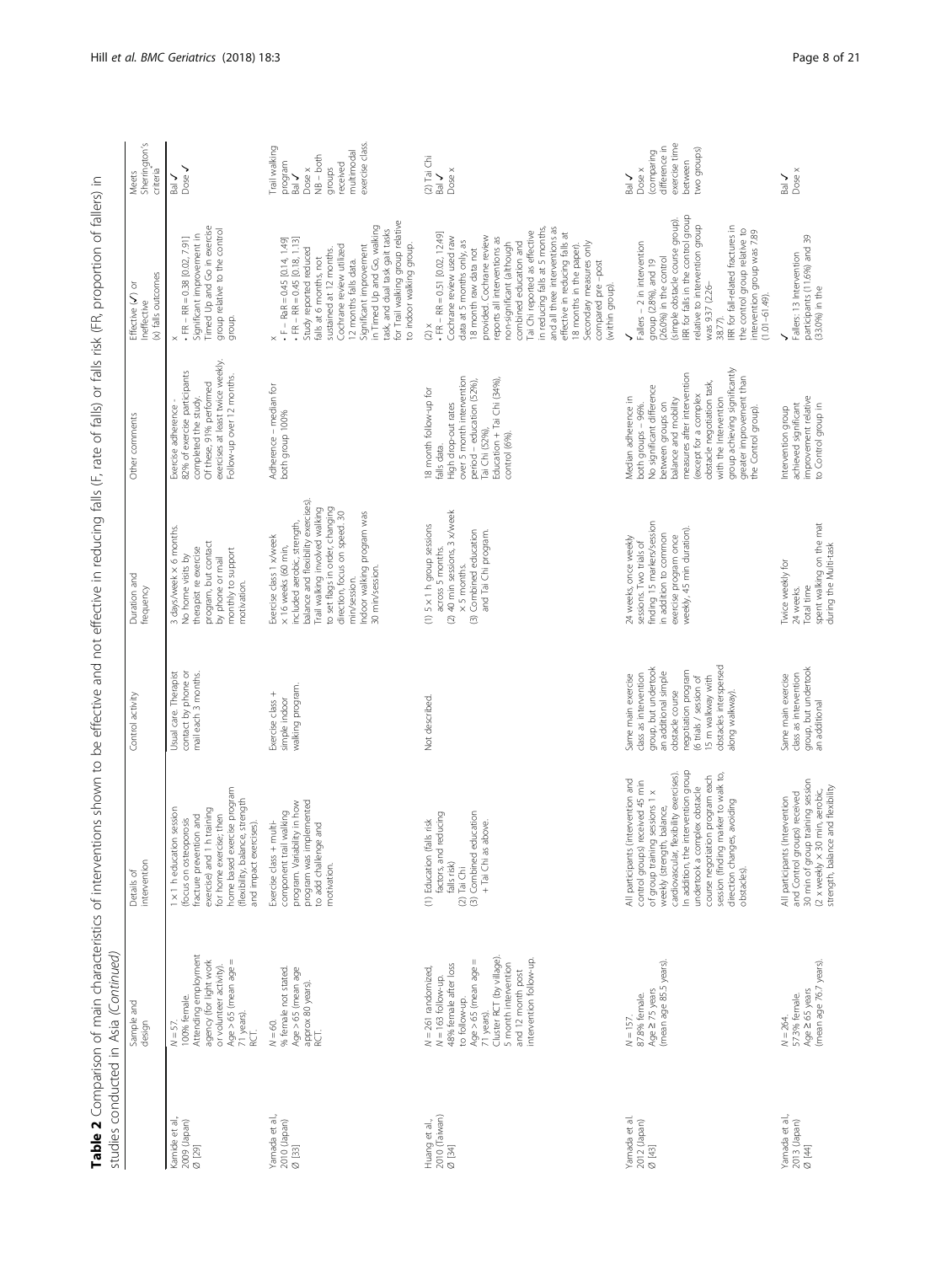| $\ddot{\phantom{a}}$                                 |   |
|------------------------------------------------------|---|
| ١<br>j                                               |   |
|                                                      |   |
| ١                                                    |   |
| $-20$ $-1$ $-1$ $-1$                                 |   |
|                                                      |   |
| i<br>١                                               |   |
|                                                      |   |
| ة<br>م<br>$\overline{a}$                             |   |
|                                                      |   |
| r rick<br>$\frac{1}{2}$                              |   |
|                                                      |   |
| $\frac{3}{2}$                                        |   |
| )<br>Junio                                           |   |
|                                                      |   |
|                                                      |   |
| $\overline{ }$                                       |   |
|                                                      |   |
|                                                      |   |
| 3                                                    |   |
| ⊶ا ام (م الحمال) من م+م م+م عام 1  م} من ا<br>١      |   |
| j                                                    |   |
| S                                                    |   |
| : منتصر معاملا<br>;<br>)<br>-                        |   |
|                                                      |   |
| ֦֧֦֧֦֧֦֧֦֧֦֧֦֧ׅ֦֧֦֧֚֚֚֚֚֚֜֓֝֜֜֞֓                     |   |
|                                                      |   |
|                                                      |   |
|                                                      |   |
| interventions shown to be effective and not effectiv |   |
|                                                      |   |
|                                                      |   |
|                                                      |   |
|                                                      |   |
|                                                      |   |
|                                                      |   |
|                                                      |   |
|                                                      |   |
|                                                      |   |
|                                                      |   |
|                                                      |   |
|                                                      |   |
|                                                      |   |
|                                                      |   |
| l                                                    |   |
| ١                                                    |   |
| j<br>i                                               |   |
| l                                                    |   |
| ׇ֚֓֡<br>֡֡֡<br>١                                     | l |
| ١                                                    |   |
| i<br>ׅ֘֒                                             |   |
|                                                      |   |
|                                                      |   |
|                                                      |   |
|                                                      |   |
| I                                                    |   |
|                                                      |   |
|                                                      | 1 |
|                                                      |   |
|                                                      |   |

|                                                      | studies conducted in Asia (Continued)                                                                                                   |                                                                                                                                                                                                                                  |                                                                                                                 |                                                                                                                                                                     |                                                                                                                                                                                                              |                                                                                                                                                                                                                                                                                                                                                                                                                                                            |                                    |
|------------------------------------------------------|-----------------------------------------------------------------------------------------------------------------------------------------|----------------------------------------------------------------------------------------------------------------------------------------------------------------------------------------------------------------------------------|-----------------------------------------------------------------------------------------------------------------|---------------------------------------------------------------------------------------------------------------------------------------------------------------------|--------------------------------------------------------------------------------------------------------------------------------------------------------------------------------------------------------------|------------------------------------------------------------------------------------------------------------------------------------------------------------------------------------------------------------------------------------------------------------------------------------------------------------------------------------------------------------------------------------------------------------------------------------------------------------|------------------------------------|
|                                                      | Sample and<br>design                                                                                                                    | intervention<br>Details of                                                                                                                                                                                                       | Control activity                                                                                                | Duration and<br>frequency                                                                                                                                           | Other comments                                                                                                                                                                                               | (x) falls outcomes<br>Effective (V) or<br>Ineffective                                                                                                                                                                                                                                                                                                                                                                                                      | Sherrington's<br>criteria<br>Meets |
|                                                      |                                                                                                                                         | Intervention group undertook<br>exercises). In addition, the<br>activity each session, that<br>a walkway,<br>involved varied stepping<br>speed.<br>a Multi-task Stepping<br>pattern along a<br>at comfortable                    |                                                                                                                 | repeated 4 times/session<br>total additional time of<br>session was 5 to 7 min).<br>Stepping Intervention<br>was 1 to 2 min/task,<br>Multi-task Stepping/           | walk time and Timed<br>Up and Go.                                                                                                                                                                            | Fall-related fractures: 3 participants<br>in the Intervention group relative<br>to the Control group was 0.22<br>fall related fractures compared<br>IRR for falls in the Intervention<br>in the Intervention group had<br>group relative to the Control<br>Control group fell during the<br>12-month follow-up period.<br>group was 0.35 (0.19-0.66).<br>RR for fall-related fractures<br>to 13 participants in the<br>Control group<br>$(0.06 - 0.80)$ .  |                                    |
| 2013 (Japan)<br>Ohtake et al.                        | (mean age = 83.6 years).<br>Age > 65 years<br>83.5% female.<br>$N = 196$ .                                                              | on program<br>undertook a group based<br>control group received a<br>Intervention group also<br>on and<br>(strength, balance and<br>on falls prevention.<br>exercise program<br>Both intervent<br>health educati<br>lexibility). | intervention group)<br>Health education<br>program on falls<br>also delivered to<br>(same program<br>prevention | together with 1-2 x weekly<br>once weekly (20-30 min),<br>8 week exercise program<br>home exercise program                                                          | assessment. 97% participation<br>8.9% of the exercise group<br>dropped out after baseline<br>rate in the group exercise<br>sessions, participants also<br>did on average 3.8 days/<br>week of home exercise. | Functional Reach and falls efficacy<br>in the intervention group relative<br>Small number of fallers in each<br>$group - International group n = 7 (7.6%); and in the control$<br>group $n = 9(12.1\%) (p = 0.323)$<br>Significant improvement in<br>to control group.                                                                                                                                                                                     | Dose x<br>Bal V                    |
| $\frac{2014}{\varnothing}$ (Japan)<br>Kim et al.,    | (mean age = 77.8 years).<br>Participants had one<br>or more falls in<br>Age > 70 years<br>100% female.<br>the past year.<br>$N = 105$ . | Group based strength<br>and balance exercise<br>program.                                                                                                                                                                         | 3 month health<br>(60 mins each<br>education<br>sessions<br>month).                                             | 3 month group program<br>twice weekly x 60 min,<br>monthly group exercise<br>program supplemented<br>with home exercise 23<br>then 4-12 months 1 x<br>times weekly. |                                                                                                                                                                                                              | The exercise group significantly<br>over the 12 months, compared<br>to the education and excluded<br>and ankle dorsiflexion strength<br>improved in one leg standing<br>time, knee extension strength<br>$C$ 33.3%, (OR 1.85, 0.33-7.38);<br>Injurious falls - 180%, C 62%,<br>significant improvements.<br>Falls - I 19.6%, C 40.4%,<br>group who showed no<br>Repeated falls - I 20%,<br>(OR 2.78, 1.17-6.96);<br>(OR 0.82, 0.22-3.05).<br>At 12 months: | Dose /<br>Bal $\checkmark$         |
| 2015 (Japan)<br>$\varnothing$ [47]<br>Hirase et al., | $N = 93$ older adults using<br>community day centers.<br>(mean age 82.1 years)<br>Age > 65 years<br>69.9% female.                       | (2) Stable surface exercises.<br>(1) Foam rubber balance<br>Both interventions were<br>exercises)<br>Group based programs:<br>with a<br>daily home exercise<br>supplemented<br>program (2-3<br>exercises                         | Continued activities<br>at the day centres,<br>or strengthening<br>perform balance<br>but did not<br>exercises. | exercise class supplemented<br>Once weekly 60 min<br>intervention groups)<br>with home exercise<br>4 months program,<br>program (for both                           | classes in the foam rubber<br>and stable surface groups.<br>withdrew from the study.<br>exercise programs: 95.5%,<br>High adherence to the<br>93.3% of all possible<br>7.5% of participants                  | (1.94), and 0.90 (1.45) $(p = 0.07)$ .<br>Significant improvement for both<br>exercise groups compared to the<br>control group for balance and sit<br>group compared to firm surface<br>improvement for foam exercise<br>the foam rubber, stable surface,<br>to stand measures. Significant<br>Mean number (SD) of falls for<br>groups was 0.24 (0.51), 0.59<br>exercise group for some<br>balance tests at 2, 3 and<br>and control<br>4 months.           | Dose /<br>Bal V                    |
|                                                      | 57.4% female.<br>$N = 68$ .                                                                                                             |                                                                                                                                                                                                                                  | Maintain usual<br>activities                                                                                    | 16 week program, 20-30<br>min/day, 24 times/week,                                                                                                                   | 91% I group completed<br>16 week program                                                                                                                                                                     | $\times$                                                                                                                                                                                                                                                                                                                                                                                                                                                   | Dose V<br>Mal√                     |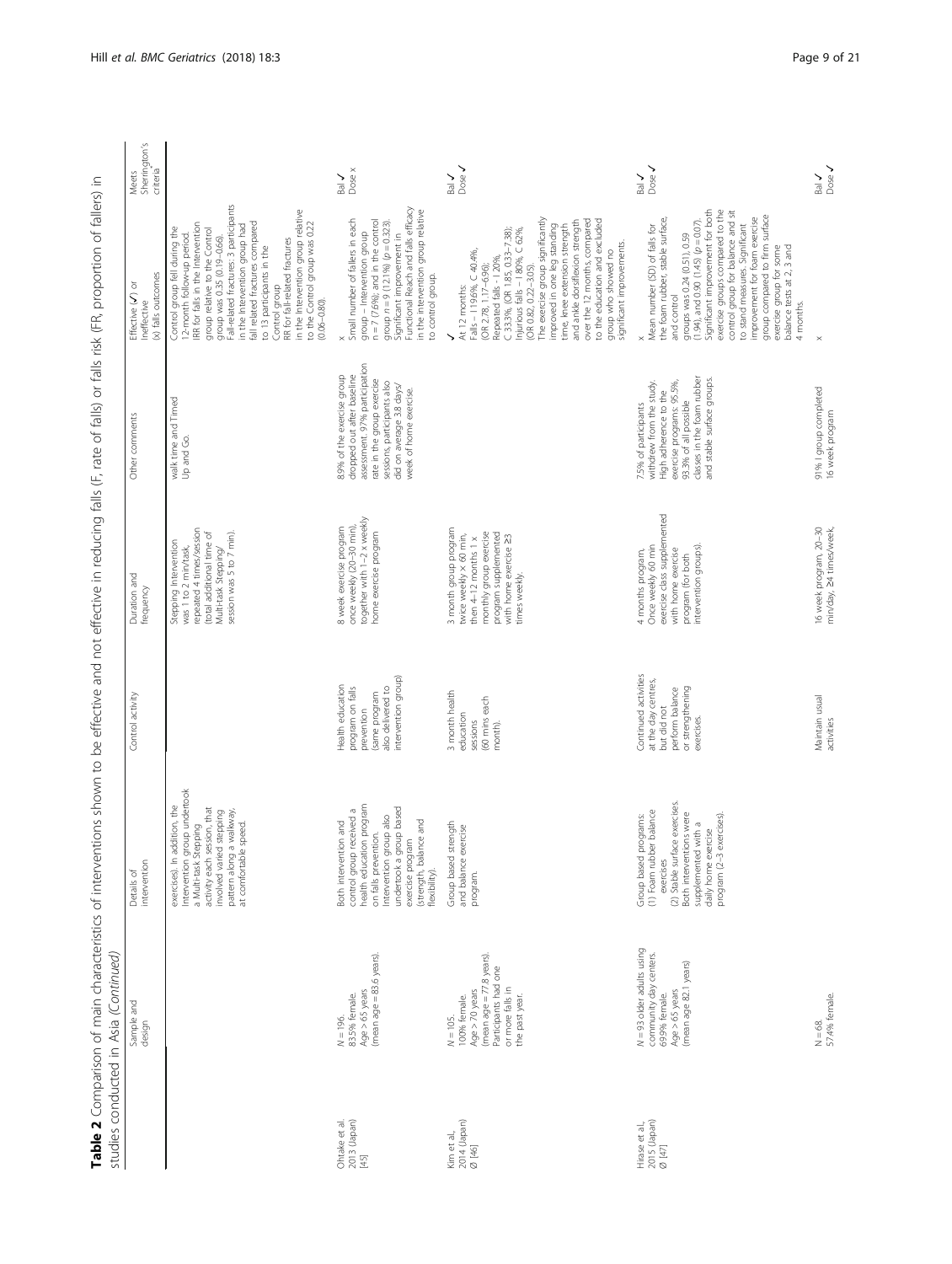| $\ddot{\phantom{a}}$                    |        |
|-----------------------------------------|--------|
| ١                                       |        |
| j<br>$\overline{a}$<br>ï                |        |
|                                         |        |
| $-1$<br>J                               |        |
|                                         |        |
| 1<br>١                                  |        |
|                                         |        |
| )                                       |        |
| י<br>ב                                  |        |
| ĺ                                       |        |
| $\frac{1}{2}$                           |        |
| c ric                                   |        |
|                                         |        |
| $\overline{ }$                          |        |
|                                         |        |
|                                         |        |
|                                         |        |
|                                         |        |
|                                         |        |
| (F. rate of falls) or fall<br>ļ         |        |
| - 1<br>- 1<br>- 1                       |        |
| j                                       |        |
| )<br>$\overline{\phantom{a}}$           |        |
| .<br>.<br>.<br>.<br>J<br>j              |        |
|                                         |        |
| )<br>-<br>-                             |        |
|                                         |        |
| $\ddot{\cdot}$<br>$\frac{1}{2}$         |        |
|                                         |        |
| ;<br>)                                  |        |
| $+$                                     |        |
| $\overline{\phantom{a}}$                |        |
| interventions shown to be effective and |        |
|                                         |        |
| ノリコリリニ                                  |        |
|                                         |        |
|                                         |        |
| )<br>)<br>2                             |        |
|                                         |        |
|                                         |        |
|                                         |        |
|                                         |        |
|                                         |        |
|                                         |        |
|                                         |        |
|                                         |        |
|                                         |        |
|                                         |        |
| J<br>١                                  |        |
| Ï<br>I                                  |        |
| ţ<br>١<br>j                             |        |
| Ì<br>i                                  |        |
| l<br>ì<br>d<br>١                        | ı<br>١ |
| İ<br>I                                  | ļ<br>l |
| ļ                                       | Ó      |
| i<br>:                                  |        |
|                                         |        |
|                                         | I      |
|                                         |        |
| Ï                                       |        |
|                                         |        |
| ļ                                       |        |
| I<br>١                                  |        |
| ı                                       |        |
|                                         | I<br>1 |
|                                         | i      |

|                                                      | studies conducted in Asia (Continued)                                                                                                                                                           |                                                                                                                                                                                                                                                                                                                                                                                                                                        |                     |                                                                                                                                                                                                                                                                                                                                |                                                                                                                                                                                                                                                                                                                                                                                               |                                                                                                                                                                                                                                                                                                                                                                                                                                                                                                                                                                                                                                                                                                                                                                                                  |                                           |
|------------------------------------------------------|-------------------------------------------------------------------------------------------------------------------------------------------------------------------------------------------------|----------------------------------------------------------------------------------------------------------------------------------------------------------------------------------------------------------------------------------------------------------------------------------------------------------------------------------------------------------------------------------------------------------------------------------------|---------------------|--------------------------------------------------------------------------------------------------------------------------------------------------------------------------------------------------------------------------------------------------------------------------------------------------------------------------------|-----------------------------------------------------------------------------------------------------------------------------------------------------------------------------------------------------------------------------------------------------------------------------------------------------------------------------------------------------------------------------------------------|--------------------------------------------------------------------------------------------------------------------------------------------------------------------------------------------------------------------------------------------------------------------------------------------------------------------------------------------------------------------------------------------------------------------------------------------------------------------------------------------------------------------------------------------------------------------------------------------------------------------------------------------------------------------------------------------------------------------------------------------------------------------------------------------------|-------------------------------------------|
|                                                      | Sample and<br>design                                                                                                                                                                            | intervention<br>Details of                                                                                                                                                                                                                                                                                                                                                                                                             | Control activity    | Duration and<br>frequency                                                                                                                                                                                                                                                                                                      | Other comments                                                                                                                                                                                                                                                                                                                                                                                | (x) falls outcomes<br>Effective $(J)$ or<br>Ineffective                                                                                                                                                                                                                                                                                                                                                                                                                                                                                                                                                                                                                                                                                                                                          | Sherrington's<br>criteria<br><b>Meets</b> |
| 2016<br>(Malaysia) [52]<br>Ashari et al.             | Age > 50 (mean age = 63.7 years)<br>Inclusion criteria of impaired<br>(Neurocom Force Platform)<br>turning performance                                                                          | turning exercises).<br>on Otago Exercise Program.<br>Individualised home based<br>exercise program, based<br>ig exercises<br>6-8 balance and<br>strengthening<br>(including 2 t                                                                                                                                                                                                                                                        |                     | and walking program<br>23 times / week                                                                                                                                                                                                                                                                                         |                                                                                                                                                                                                                                                                                                                                                                                               | I significantly improved relative<br>I 5.8%, C 8.8% (underpowered,<br>Fallers in 16 week program<br>to C on turning measures,<br>Timed Up and Go (single<br>and dual task) and static<br>no significance testing)<br>stance sway.                                                                                                                                                                                                                                                                                                                                                                                                                                                                                                                                                                |                                           |
| Hwang et al.,<br>2016 (Taiwan)<br>Ø [49]             | Emergency Dept presentation<br>Participants had one or more<br>(mean age = 72.4 years).<br>due to a fall 6 or more<br>Age ≥ 60 years<br>months prior<br>67% female.<br>to study.<br>$N = 456$ . | session/week and were encouraged<br>exercise ceased) participants asked<br>After 6 months (when supervised<br>had one supervised<br>to continue self practice daily.<br>to self practice daily at home.<br>individualised)<br>(1) Yang style Tai Chi<br>(2) Lower Extremity<br>Training (LET - balance,<br>and flexibility<br>Compared two 24 week<br>exercise<br>interventions:<br>home-based<br>exercises<br>Both groups<br>strength | No control<br>group | (2) Lower Extremity Training -<br>60 min physio supervised<br>session (10-min warm-up,<br>45 min of exercise, and a<br>of previous movements,<br>followed by a review<br>introduction of new<br>$(1)$ Tai Chi - 60 min<br>movements, and 5<br>supervised session<br>5-min cool-down).<br>(10-min warm-up<br>min of relaxation) | Results reported for 6 month<br>participants and 72% of the<br>Adherence: 78% of Tai Chi<br>independently practiced<br>intervention period, and<br>intervention, 50% of the<br>subsequent 12 months.<br>Tai Chi participants and<br>LET group participated<br>in 220 of the 24 (83%)<br>67% of the LET group<br>the exercise program<br>During the 6-month<br>27 times per week.<br>sessions. | and cognition scores improved<br>improved significantly during<br>balance and gait, depression,<br>the Tai Chi group compared<br>the 6-month intervention.<br>handgrip strength, Tinetti<br>fear of falling, depression,<br>Training group, handgrip<br>For the Lower Extremity<br>significantly reduced for<br>Tinetti balance and gait,<br>significantly during the<br>At 18 months: falls and<br>injurious falls remained<br>For the Tai Chi group,<br>6-month intervention.<br>and cognition scores<br>FR: RR (Tai Chi/LET)<br>FR: RR (Tai Chi/LET)<br>to the LET group.<br>At 6 months-falls:<br>F: IR (Tai Chi/LET)<br>F: IR (Tai Chi/LET)<br>$0.76$ $(0.66 - 0.87)$ .<br>0.30 (0.15-0.60)<br>0.86 (0.77-0.96).<br>0.33 (0.16-0.68)<br>At 6 months -<br>Injurious falls:<br>strength,<br>↘ | Dose V<br>Bal $\checkmark$                |
| Medication                                           |                                                                                                                                                                                                 |                                                                                                                                                                                                                                                                                                                                                                                                                                        |                     |                                                                                                                                                                                                                                                                                                                                |                                                                                                                                                                                                                                                                                                                                                                                               |                                                                                                                                                                                                                                                                                                                                                                                                                                                                                                                                                                                                                                                                                                                                                                                                  |                                           |
| (Japan) [30]<br>Sato et al.,<br>2005                 | with probable Alzheimer's<br>out-patient department<br>(mean age = 78 years).<br>Ambulatory women<br>recruited from an<br>Age > 70 years<br>100% female.<br>$N = 200$ .<br>disease.<br>RCT.     | 1000 IU ergocalciferol<br>(vitamin D2), and 600 mg<br>45 mg menatetrenone<br>(vitamin K2),<br>calcium.                                                                                                                                                                                                                                                                                                                                 | Usual care.         | Daily medication<br>for 2 years.                                                                                                                                                                                                                                                                                               | Significant reduction<br>in fractures.                                                                                                                                                                                                                                                                                                                                                        | $-FR - RR = 0.13 [0.04, 0.43]$<br>↘                                                                                                                                                                                                                                                                                                                                                                                                                                                                                                                                                                                                                                                                                                                                                              |                                           |
| Psychological<br>intervention                        |                                                                                                                                                                                                 |                                                                                                                                                                                                                                                                                                                                                                                                                                        |                     |                                                                                                                                                                                                                                                                                                                                |                                                                                                                                                                                                                                                                                                                                                                                               |                                                                                                                                                                                                                                                                                                                                                                                                                                                                                                                                                                                                                                                                                                                                                                                                  |                                           |
| 2011 (Taiwan)<br>Huang et al.,<br>$\varnothing$ [37] | Age $\geq 60$ years.<br>RCT.<br>59% female<br>$N = 186.$                                                                                                                                        | previous program,<br>therapy group, intervention<br>based on previous pro<br>[69] but added newly<br>(1) Cognitive behavior                                                                                                                                                                                                                                                                                                            | Usual care.         | $(1)$ 60-90 min weekly<br>x 8 weeks                                                                                                                                                                                                                                                                                            | Outcomes assessed at<br>2 and 5 months.                                                                                                                                                                                                                                                                                                                                                       | $\bullet$ FR - RR = 1.00 [0.40, 2.51]<br>$\cdot$ F – RaR = 1.00 [0.37, 2.72]                                                                                                                                                                                                                                                                                                                                                                                                                                                                                                                                                                                                                                                                                                                     |                                           |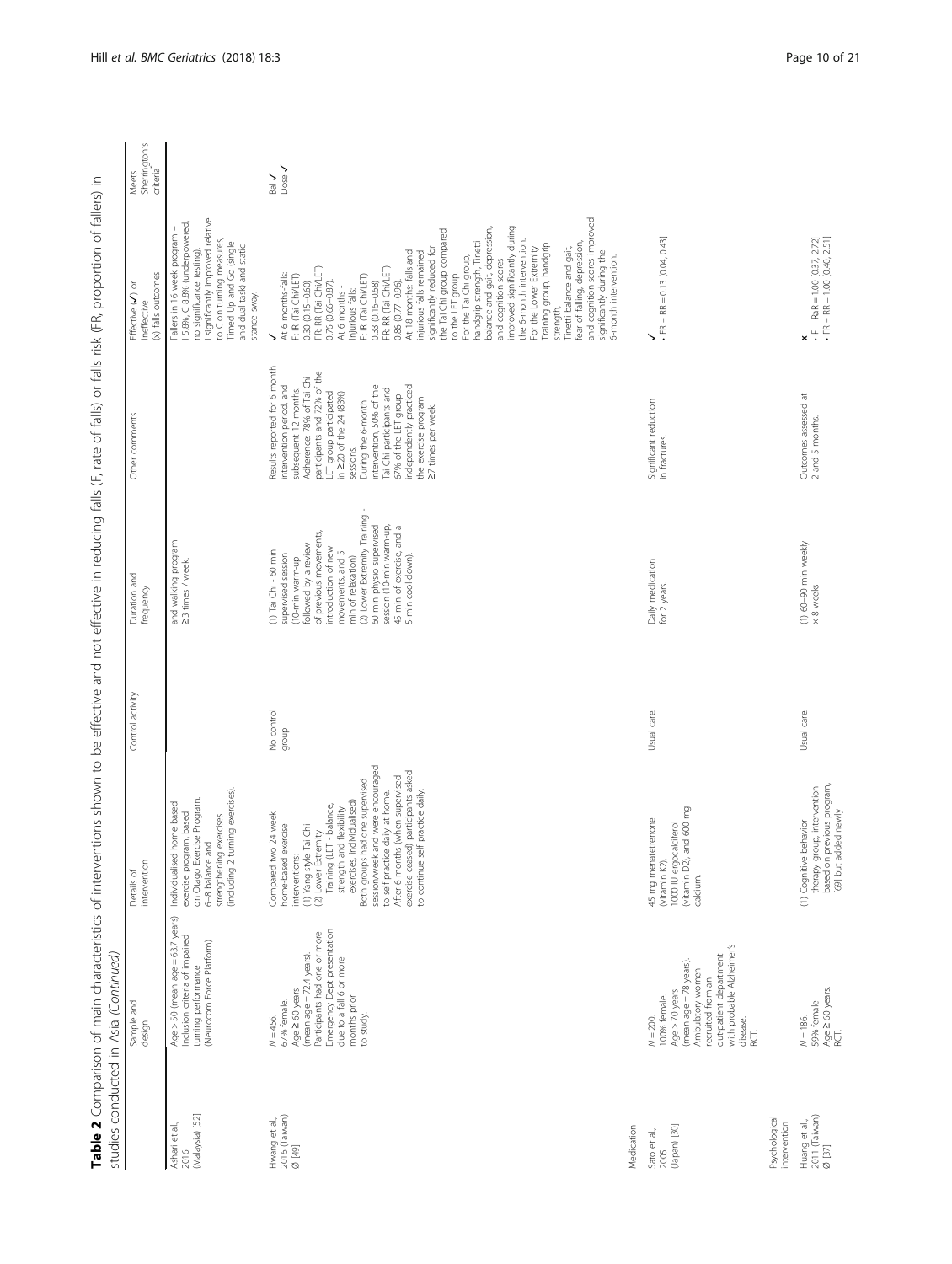| í                                                                                                                                             |               |
|-----------------------------------------------------------------------------------------------------------------------------------------------|---------------|
|                                                                                                                                               |               |
|                                                                                                                                               |               |
|                                                                                                                                               |               |
|                                                                                                                                               |               |
|                                                                                                                                               |               |
|                                                                                                                                               |               |
|                                                                                                                                               |               |
|                                                                                                                                               |               |
|                                                                                                                                               |               |
|                                                                                                                                               |               |
|                                                                                                                                               |               |
|                                                                                                                                               |               |
|                                                                                                                                               |               |
|                                                                                                                                               |               |
|                                                                                                                                               |               |
|                                                                                                                                               |               |
|                                                                                                                                               |               |
|                                                                                                                                               |               |
|                                                                                                                                               |               |
|                                                                                                                                               |               |
|                                                                                                                                               |               |
|                                                                                                                                               |               |
|                                                                                                                                               |               |
|                                                                                                                                               |               |
| the of interventions shown to be effective and not effective in reducing falls (F. rate of falls) or falls rick (FR proportion of fallard) in |               |
|                                                                                                                                               |               |
|                                                                                                                                               |               |
|                                                                                                                                               |               |
|                                                                                                                                               |               |
|                                                                                                                                               |               |
|                                                                                                                                               |               |
|                                                                                                                                               |               |
|                                                                                                                                               |               |
|                                                                                                                                               |               |
|                                                                                                                                               |               |
|                                                                                                                                               |               |
|                                                                                                                                               |               |
|                                                                                                                                               |               |
| ţ                                                                                                                                             |               |
| ì<br>i                                                                                                                                        | ׇ֚֘֝֬         |
| į<br>ׇ֚֓֡                                                                                                                                     | j<br>ׇ֚֘֝֬    |
| l                                                                                                                                             |               |
|                                                                                                                                               |               |
| i                                                                                                                                             | j             |
|                                                                                                                                               |               |
|                                                                                                                                               |               |
|                                                                                                                                               |               |
|                                                                                                                                               | l             |
|                                                                                                                                               |               |
|                                                                                                                                               | J<br>i<br>ׇ֘֒ |
|                                                                                                                                               |               |

|                                                                  | Sample and<br>design                                                        | intervention<br>Details of                                                                                                                                                                                                                                                                                                                                                                                                                                                                                       | Control activity                                                           | Duration and<br>frequency                                            | Other comments                                                                                                                                                                                                                                                                                                                                                                                                                                                 | (x) falls outcomes<br>Effective (V) or<br>Ineffective                                                                                                                                                                                                                                                                                  | Sherrington's<br>criteria<br>Meets |
|------------------------------------------------------------------|-----------------------------------------------------------------------------|------------------------------------------------------------------------------------------------------------------------------------------------------------------------------------------------------------------------------------------------------------------------------------------------------------------------------------------------------------------------------------------------------------------------------------------------------------------------------------------------------------------|----------------------------------------------------------------------------|----------------------------------------------------------------------|----------------------------------------------------------------------------------------------------------------------------------------------------------------------------------------------------------------------------------------------------------------------------------------------------------------------------------------------------------------------------------------------------------------------------------------------------------------|----------------------------------------------------------------------------------------------------------------------------------------------------------------------------------------------------------------------------------------------------------------------------------------------------------------------------------------|------------------------------------|
|                                                                  |                                                                             | by first author.<br>fear of falling<br>(2) Cognitive behavior<br>therapy group + Tai Chi<br>management model<br>developed<br>developed                                                                                                                                                                                                                                                                                                                                                                           |                                                                            | $(2)$ CBT as above +<br>Tai Chi 60 min 5 $\times$<br>week x 8 weeks. | total exercise dosage<br>NOTE: Tai Chi group<br>40 h.                                                                                                                                                                                                                                                                                                                                                                                                          |                                                                                                                                                                                                                                                                                                                                        |                                    |
| technology intervention<br>Environment/assistive                 |                                                                             |                                                                                                                                                                                                                                                                                                                                                                                                                                                                                                                  |                                                                            |                                                                      |                                                                                                                                                                                                                                                                                                                                                                                                                                                                |                                                                                                                                                                                                                                                                                                                                        |                                    |
| rural/agricultural<br>area) [38]<br>Lin et al.,<br>2007 (Taiwan, | See above.                                                                  | physio (individualized flexibility,<br>strength & balance exercises)<br>and Modification by public<br>tor outcomes)<br>(2) Home Safety Assessment<br>(1) Home exercise with<br>health worker.<br>(see above                                                                                                                                                                                                                                                                                                      | See above.                                                                 |                                                                      | to home modifications provided,<br>No data provided on adherence<br>nor for uptake of the additional<br>were implemented within the<br>and Modification intervention,<br>first week of the intervention.<br>14 inexpensive modifications<br>recommended to the family<br>For the Home Assessment<br>by the assessor (a public<br>(of a list of 28 options)<br>Other recommended<br>recommended home<br>modifications were<br>health worker).<br>modifications. | relative to the Education group.<br>the WHOQOL-BREF domains<br>(2) $\checkmark$ (Home modification) <sup>##</sup><br>and Modification group on<br>$\cdot$ F - RaR = 0.46 [0.22, 0.95]<br>for the Home Assessment<br>No significant differences                                                                                         |                                    |
| 2015 (Japan)<br>Kamei et al.,<br>0 [48]                          | Age > 65 years<br>84.6% female.<br>(mean age<br>75.8 years).<br>$N = 130$ . | blood pressure check;<br>Program (120 min each) covering<br>received a home hazard checklist,<br>same 4 x weekly falls prevention<br>physical and mental assessment<br>(iii) education regarding fall risk<br>foot self-care; and (iv) exercise<br>sessions focussed on strength,<br>home hazard awareness and<br>Both groups undertook the<br>factors, food and nutrition,<br>coordination and balance.<br>ntervention group also<br>a training program on<br>multifactorial<br>interview; (ii)<br>modification | for intervention group.<br>4 weekly multifactorial<br>program as described | 4 weeks intervention,<br>120 min/session.                            | Intervention group significantly<br>group did not attend sessions<br>regularly and withdrew from<br>improved falls prevention<br>16.4% of the intervention<br>awareness and home<br>modifications.<br>the study.                                                                                                                                                                                                                                               | 11.7% in Intervention group<br>Indoor falls - reduced by<br>relative to control group<br>$HR = 0.591 (0.305 - 1.147)$<br>$HR = 0.397(0.151 - 1.045)$<br>10.9% reduction in all<br>group compared to<br>falls in intervention<br>Time to first fall:<br>control group.<br>$p = 0.116$ .<br>$p = 0.052$                                  |                                    |
| Knowledge intervention                                           |                                                                             |                                                                                                                                                                                                                                                                                                                                                                                                                                                                                                                  |                                                                            |                                                                      |                                                                                                                                                                                                                                                                                                                                                                                                                                                                |                                                                                                                                                                                                                                                                                                                                        |                                    |
| 2010 (Taiwan)<br>Huang et al.,<br>Ø [34]                         | See above.                                                                  | home environment,<br>separate sessions on medications,<br>Education intervention included<br>It included a<br>component of each session<br>nutrition, safe<br>and footwear.<br>for revision.                                                                                                                                                                                                                                                                                                                     |                                                                            |                                                                      |                                                                                                                                                                                                                                                                                                                                                                                                                                                                | $\cdot$ FR - RR = 1.62 [0.11, 24.16]<br>between groups with the<br>achieved improved score<br>intervention relative to<br>control was not provided<br>of differences in change<br>Up and Go. Significance<br>environment score, fear<br>intervention on indoor<br>The Education group<br>of falling, and Timed<br>post relative to pre |                                    |
|                                                                  |                                                                             |                                                                                                                                                                                                                                                                                                                                                                                                                                                                                                                  |                                                                            |                                                                      |                                                                                                                                                                                                                                                                                                                                                                                                                                                                |                                                                                                                                                                                                                                                                                                                                        |                                    |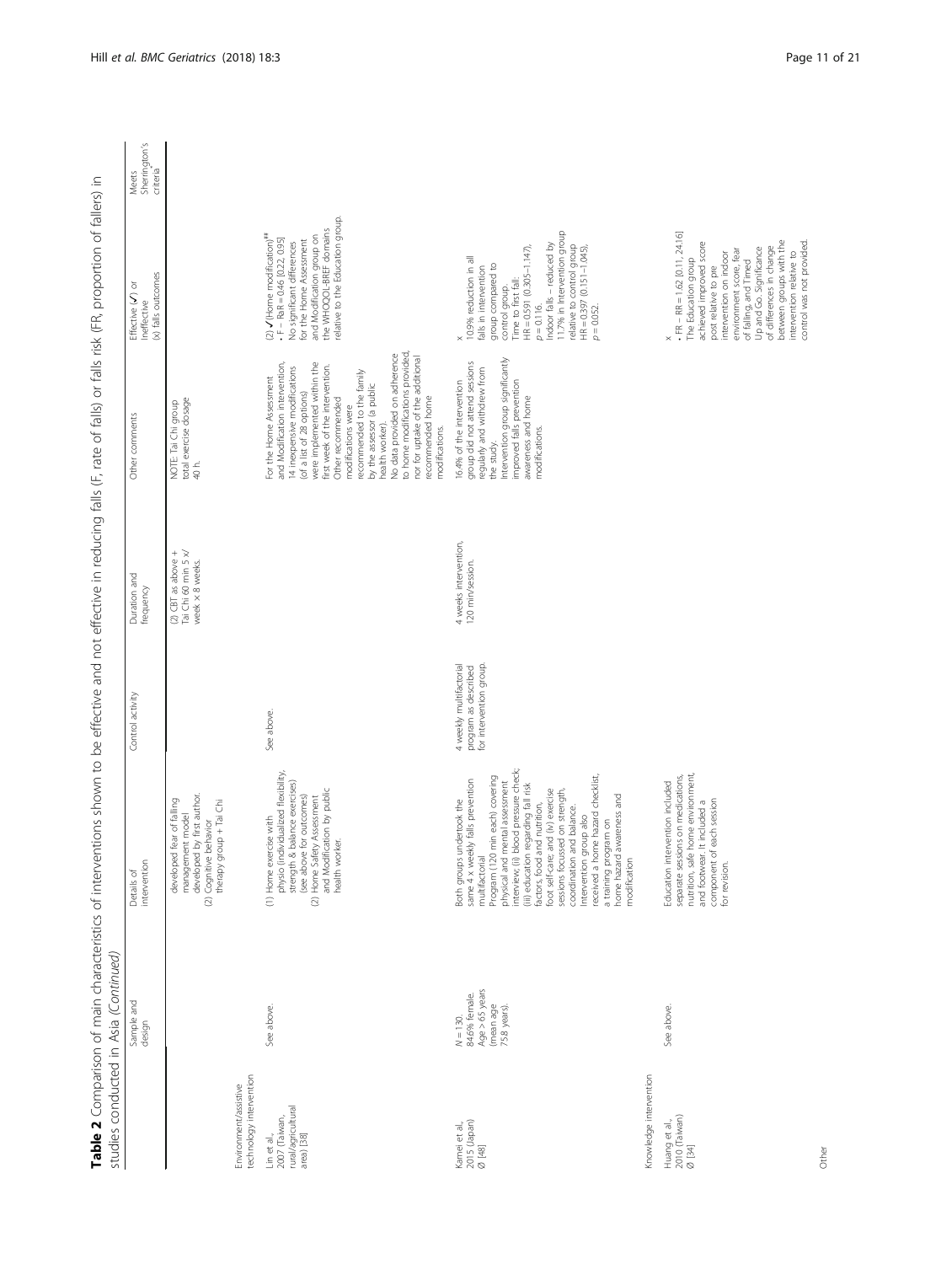| ֦֦֧֦֧֦֧֦֦֧֦֧֦֧֦֧֦֧֦֧֦֧֦֧֦֧֦֧֚֚֚֚֡֝֝֝֬֝֬֝֬֝ | $\ddot{\phantom{a}}$                                                                                                                    | $\ddot{\phantom{a}}$ | $\begin{bmatrix} 1 & 0 & 0 \\ 0 & 0 & 0 \\ 0 & 0 & 0 \\ 0 & 0 & 0 \\ 0 & 0 & 0 \\ 0 & 0 & 0 \\ 0 & 0 & 0 \\ 0 & 0 & 0 \\ 0 & 0 & 0 \\ 0 & 0 & 0 & 0 \\ 0 & 0 & 0 & 0 \\ 0 & 0 & 0 & 0 \\ 0 & 0 & 0 & 0 & 0 \\ 0 & 0 & 0 & 0 & 0 \\ 0 & 0 & 0 & 0 & 0 \\ 0 & 0 & 0 & 0 & 0 & 0 \\ 0 & 0 & 0 & 0 & 0 & 0 \\ 0 & 0 & 0 & 0 & 0 & $ | $\ddot{\phantom{0}}$ |                                                    |
|--------------------------------------------|-----------------------------------------------------------------------------------------------------------------------------------------|----------------------|---------------------------------------------------------------------------------------------------------------------------------------------------------------------------------------------------------------------------------------------------------------------------------------------------------------------------------|----------------------|----------------------------------------------------|
|                                            |                                                                                                                                         |                      |                                                                                                                                                                                                                                                                                                                                 |                      | ׇ֚֘֝֬<br><b>~ りころ 2. りりサリこう 2つり りりこうこきり</b><br>うりう |
|                                            | interventions shown to be effective and not effective in reducing falls (F, rate of falls) or falls risk (FR, proportion of fallers) in |                      |                                                                                                                                                                                                                                                                                                                                 |                      | こうけいこうし こうこうしょう<br>ויים המח                        |

|                                                                                                                                                                                                                | Sample and<br>design                                                                                                                                                                      | intervention<br>Details of                                                                                                                                                                                                                                                                                                                                                                                      | Control activity                                                                                                    | Duration and<br>frequency                                                                                                                                                                                                                                 | Other comments                                                                                                                                                                                                                                                                                                                              | (x) falls outcomes<br>Effective (V) or<br>Ineffective                                                                                                                                                                                                                                                                                               | Sherrington's<br>criteria<br>Meets |
|----------------------------------------------------------------------------------------------------------------------------------------------------------------------------------------------------------------|-------------------------------------------------------------------------------------------------------------------------------------------------------------------------------------------|-----------------------------------------------------------------------------------------------------------------------------------------------------------------------------------------------------------------------------------------------------------------------------------------------------------------------------------------------------------------------------------------------------------------|---------------------------------------------------------------------------------------------------------------------|-----------------------------------------------------------------------------------------------------------------------------------------------------------------------------------------------------------------------------------------------------------|---------------------------------------------------------------------------------------------------------------------------------------------------------------------------------------------------------------------------------------------------------------------------------------------------------------------------------------------|-----------------------------------------------------------------------------------------------------------------------------------------------------------------------------------------------------------------------------------------------------------------------------------------------------------------------------------------------------|------------------------------------|
| Ø [51] NOTE: Some vibration<br>knees straight - no exercise<br>studies incorporate exercise<br>participants standing with<br>during vibration - this<br>intervention involved<br>2014 (China)<br>Leung et al., | centres for older people.<br>(mean age 72.9 years).<br>Participants recruited<br>through community<br>100% female (post-<br>Aged >60 years<br>menopausal).<br>Cluster RCT.<br>$N = 710$ . | vibration - standing upright without<br>knee bending on a purpose built<br>vibration platform that provided<br>Low magnitude high frequency<br>vertical synchronous vibration<br>at 35 Hz, 0.3 g                                                                                                                                                                                                                | interest group activities<br>run by the community<br>participated in normal<br>Habitual lifestyle,<br>centres.      | 18 months, 5 x/week x<br>20 min standing on<br>vibration platform.                                                                                                                                                                                        | control participants complained<br>lost to follow-up at 18 months<br>29.7% of vibration group were<br>of leg pain; and five vibration<br>and one control participant<br>(most of these declined to<br>No serious adverse events,<br>complained of dizziness.<br>continue participation).<br>participants and seven<br>though nine vibration | Adjusted Incident Rate Ratio<br>95%Cl $0.37 - 0.78$ , $p = 0.001$<br>Fall or fracture incidence:<br>for falls or fractures: 0.54,<br>Significant improvement<br>for vibration group on<br>strength and balance.<br>including leg muscle<br>secondary measures<br>$C - 28.7%$<br>$1 - 18.6%$                                                         |                                    |
| Multiple interventions<br>Assantachai et al.,<br>2002 (Thailand)<br>$\varnothing$ [41]                                                                                                                         | Cluster RCT (by community).<br>$Age > 60$ (mean $age = 68$ )<br>64% female.<br>$N = 1043$ .                                                                                               | Risk factors covered included<br>for any health<br>nutritional advice (including<br>calcium intake), activities of<br>function and<br>Also offered free access to<br>problem patients wanted<br>daily living, hypertension,<br>strategies to reduce risk<br>high risk medications.<br>Received information<br>eaflet describing risk<br>factors for falls and<br>geriatric clinic<br>special sense<br>reviewed. | Usual care                                                                                                          | interventions were provided<br>free access to the geriatric<br>clinic, what type of<br>for those who accessed it,<br>of the intervention group<br>regarding the proportion<br>who took up the offer of<br>No information provided<br>and their adherence. |                                                                                                                                                                                                                                                                                                                                             | $-$ FR $-$ RR $=$ 0.77 [0.63, 0.94]                                                                                                                                                                                                                                                                                                                 |                                    |
| 2010 (Taiwan)<br>Huang et al.,<br>0 [34]                                                                                                                                                                       | Education only, Tai Chi<br>Tai Chi and Education)<br>See above (Study had<br>groups and control<br>only and combined<br>three intervention                                                | exercise program - 40 min/session,<br>Combined program incorporated<br>Tai Chi (13 forms)<br>sessions over 5<br>3 x/week for 5 months.<br>5 x education<br>months and a                                                                                                                                                                                                                                         |                                                                                                                     |                                                                                                                                                                                                                                                           | Education + Tai Chi group (34%).<br>5 month intervention period -<br>NOTE: Tai Chi group total<br>High drop-out rates over<br>exercise dosage 40 h.                                                                                                                                                                                         | review reports all interventions<br>as non-significant (although<br>$\bullet$ FR - RR = 1.68 [0.16, 17.67]<br>only, as 18 month raw data<br>Tai Chi group reported as<br>combined education and<br>18 months in the paper).<br>not provided. Cochrane<br>reducing falls at 5 and<br>Cochrane review used<br>raw data at 5 months<br>$\times$        |                                    |
| Huang et al.,<br>2011 (Taiwan)<br>$Ø$ [37]                                                                                                                                                                     | Tai Chi) (also compared<br>See above (Cognitive<br>to Cognitive Behavior<br>Behavioral Therapy +<br>Therapy alone)                                                                        | management model developed<br>program, [69] but added newly<br>Cognitive Behavioral Therapy<br>program based on previous<br>This am of the intervention<br>developed fear of falling<br>combined the cognitive<br>behavior therapy with<br>dise<br>by first author<br>a Tai Chi exero<br>program.                                                                                                               | Usual care.                                                                                                         | min weekly x 8 weeks for the<br>CBT and 60 min 5 x / week x<br>program incorporated 60-90<br>(CBT) and Tai Chi combined<br>Cognitive Behavior Therapy<br>8 weeks for the Tai Chi<br>component.                                                            | NOTE: Tai Chi group total<br>Outcomes assessed at 2<br>exercise dosage 40 h.<br>and 5 months.                                                                                                                                                                                                                                               | efficacy, improved mobility,<br>significantly improved falls<br>$\cdot$ FR – RR = 0.40 [0.11, 1.45]<br>$-F - RaR = 0.38$ [0.10, 1.47]<br>The combined Cognitive<br>Behavior Therapy + Tai<br>satisfaction, and quality<br>of life than the control<br>therapy alone groups.<br>higher social support<br>or cognitive behavior<br>Chi group achieved |                                    |
| 2013 (Taiwan)<br>Lee et al.,<br>$\varnothing$ [50]                                                                                                                                                             | (mean age 75.7 years).<br>Age > 65 years<br>55% female.<br>$N = 616.$                                                                                                                     | All intervention participants received:<br>1. Strength, balance, cardiovascular<br>and flexibility group exercise                                                                                                                                                                                                                                                                                               | Health education brochures,<br>direct exercise interventions<br>medical referrals without<br>medication reviews and | 3 month multifactorial<br>intervention                                                                                                                                                                                                                    | Attrition rate for 3 month<br>intervention period:<br>I 10.9%; C 13.5%.                                                                                                                                                                                                                                                                     | For 12 month followup<br>period:                                                                                                                                                                                                                                                                                                                    |                                    |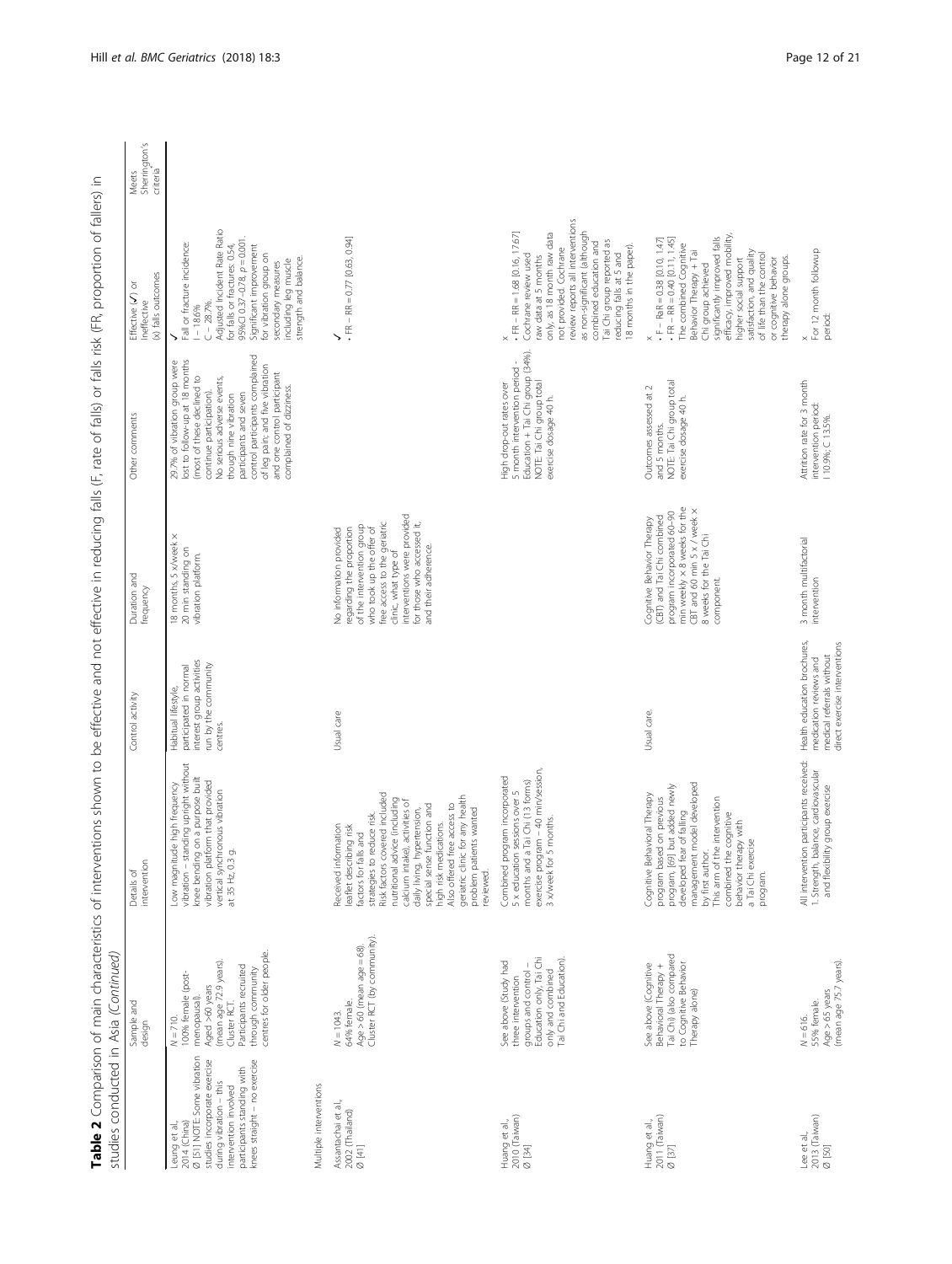| Š.                                                 |                                                                                               |
|----------------------------------------------------|-----------------------------------------------------------------------------------------------|
| j<br>ገ                                             |                                                                                               |
| j<br>$\overline{\phantom{a}}$<br>l                 |                                                                                               |
|                                                    |                                                                                               |
|                                                    |                                                                                               |
| rick (FR) proportion of falle                      |                                                                                               |
|                                                    |                                                                                               |
|                                                    |                                                                                               |
| כ<br>כ                                             |                                                                                               |
|                                                    |                                                                                               |
|                                                    |                                                                                               |
|                                                    |                                                                                               |
| $\frac{1}{2}$                                      |                                                                                               |
|                                                    |                                                                                               |
| $\frac{1}{2}$                                      |                                                                                               |
| ز<br>-                                             |                                                                                               |
|                                                    |                                                                                               |
|                                                    |                                                                                               |
| J                                                  |                                                                                               |
|                                                    |                                                                                               |
| I rate of falle) or falle i<br>Į                   |                                                                                               |
|                                                    |                                                                                               |
| $\frac{1}{2}$                                      |                                                                                               |
| $-1$<br>ת<br>-<br>-                                |                                                                                               |
| j                                                  |                                                                                               |
| j<br>J                                             |                                                                                               |
| in in roy in si<br>$\overline{ }$                  |                                                                                               |
|                                                    |                                                                                               |
|                                                    |                                                                                               |
|                                                    |                                                                                               |
|                                                    |                                                                                               |
|                                                    |                                                                                               |
|                                                    |                                                                                               |
| erventions shown to be effective and not effective |                                                                                               |
| . 15 リ ^ コノリニノ リ/1 /1                              |                                                                                               |
|                                                    |                                                                                               |
|                                                    |                                                                                               |
|                                                    |                                                                                               |
|                                                    |                                                                                               |
|                                                    |                                                                                               |
|                                                    |                                                                                               |
|                                                    |                                                                                               |
|                                                    |                                                                                               |
|                                                    |                                                                                               |
|                                                    |                                                                                               |
|                                                    |                                                                                               |
|                                                    |                                                                                               |
|                                                    |                                                                                               |
| nter                                               |                                                                                               |
|                                                    |                                                                                               |
|                                                    |                                                                                               |
|                                                    |                                                                                               |
|                                                    |                                                                                               |
| i<br>Ï                                             | ֖֖֖֖֧ׅ֪ׅ֖֖֖֖֧ׅ֖֧֚֚֚֚֚֚֚֚֚֚֚֚֚֚֚֚֚֚֚֚֚֚֚֚֚֚֚֚֚֬֝֝֝<br>֧֧֢ׅ֧ׅ֧֧֧֚֚֚֚֚֚֚֚֚֚֚֚֚֚֚֚֚֚֚֚֚֚֚֡֝֘֜֝֬֝֓ |
| $\frac{1}{2}$<br>İ                                 |                                                                                               |
| l                                                  |                                                                                               |
|                                                    | I                                                                                             |
| İ                                                  | ֬֘֝֬                                                                                          |
|                                                    |                                                                                               |
| ļ                                                  |                                                                                               |
| l                                                  |                                                                                               |
| l<br>i                                             | l<br>l<br>$\frac{1}{2}$                                                                       |
| i                                                  |                                                                                               |
| I<br>ı                                             | Ç                                                                                             |
| I                                                  |                                                                                               |
| י<br>ו                                             | ׇ֚֘֝֬<br>$\overline{\phantom{a}}$<br>ׇ֚֬                                                      |
|                                                    | į                                                                                             |
|                                                    | $\frac{1}{\epsilon}$                                                                          |

| studies conducted in Asia (Continued)                      |                                                                                                                                                                                                                                                                                                                                                   | Table 2 Comparison of main characteristics of interventions shown to be effective and not effective in reducing falls (F, rate of falls) or falls risk (FR, proportion of fallers) in                                                                                                                                                                                                                                                        |                                                                                                                                                                                                                                 |                                                                                                                                                                                                                                                                  |                                                                                                                                                   |                                                                                                                                                                                                                                                                                                                                                                                                                                                                              |                                           |
|------------------------------------------------------------|---------------------------------------------------------------------------------------------------------------------------------------------------------------------------------------------------------------------------------------------------------------------------------------------------------------------------------------------------|----------------------------------------------------------------------------------------------------------------------------------------------------------------------------------------------------------------------------------------------------------------------------------------------------------------------------------------------------------------------------------------------------------------------------------------------|---------------------------------------------------------------------------------------------------------------------------------------------------------------------------------------------------------------------------------|------------------------------------------------------------------------------------------------------------------------------------------------------------------------------------------------------------------------------------------------------------------|---------------------------------------------------------------------------------------------------------------------------------------------------|------------------------------------------------------------------------------------------------------------------------------------------------------------------------------------------------------------------------------------------------------------------------------------------------------------------------------------------------------------------------------------------------------------------------------------------------------------------------------|-------------------------------------------|
|                                                            | Sample and<br>design                                                                                                                                                                                                                                                                                                                              | intervention<br>Details of                                                                                                                                                                                                                                                                                                                                                                                                                   | Control activity                                                                                                                                                                                                                | Duration and<br>frequency                                                                                                                                                                                                                                        | Other comments                                                                                                                                    | (x) falls outcomes<br>ð<br>Effective (V)<br>Ineffective                                                                                                                                                                                                                                                                                                                                                                                                                      | Sherrington's<br>criteria<br><b>Meets</b> |
|                                                            | medical history associated with<br>Participants had high falls risk,<br>with any of: (1) recurrent falls<br>and (3) fell only once in the<br>injury, fractures due to falls);<br>problems (poor TUG score)<br>Parkinson's disease, head<br>in the previous year; (2)<br>high falls risk (ie, stroke,<br>had gait or balance<br>previous year, and | program, supplemented with<br>2. Health education sessions<br>3. Home hazards evaluation/<br>home exercise program.<br>other specialty consults.<br>and brochures on falls<br>h review<br>4. Medication revies<br>5. Ophthalmology/<br>modification.<br>prevention                                                                                                                                                                           | or structured health<br>education sessions.                                                                                                                                                                                     |                                                                                                                                                                                                                                                                  |                                                                                                                                                   | At end of 3 month intervention:<br>Significant improvement<br>in intervention group relative<br>Assessment, reaction time,<br>control group improved<br>significantly more than<br>FR: HR 0.90 (0.66-1.23).<br>intervention group on<br>knee strength and<br>(0.44 falls/person year)<br>balance, mobility and<br>depression (although<br>to control group for<br>Physiological Profile<br>person year), C 132<br>F: I 128 (0.41 falls)<br>proprioception).<br>$(p = 0.692)$ |                                           |
| (Singapore) [53]<br>Ng et al.,<br>2015                     | Age > 65 years (mean age 70).<br>and combined intervention<br>Recruited frail and pre-frail<br>Factorial design RCT, with<br>cognitive training groups,<br>Study (frailty phenotype)<br>nutrition, exercise and<br>Cardiovascular Health<br>older people based<br>61% female.<br>$N = 246.$<br>criteria.<br>group.                                | supplementation with commercial<br>group program (weeks 1-12) then<br>and B12, calcium and vitamin D<br>Exercise: Strength and balance<br>formula, iron and folate, Vit B6<br>enhancing activities including<br>group: all of the<br>home program weeks 13-24.<br>Cognitive training: Cognitive<br>verbal recall, mazes, problem<br>Nutrition group: nutritional<br>above interventions<br>supplements daily.<br>Combination<br>solving etc. | nutrition supplements), and<br>appearance to intervention<br>instructions not to replace<br>Standard care + placebo<br>supplement liquid +<br>placebo capsule and<br>their meals with the<br>tablets (identical<br>supplements. | 13-24 home exercise 2 h weekly.<br>Cognitive training: Weeks 1-12<br>weekly group sessions; weeks<br>6 month intervention period.<br>Nutrition: supplements daily.<br>Exercise: Weeks 1-12, twice<br>fortnightly 2 h booster<br>h/week; weeks 13-24<br>sessions. | nutritional supplement; 10%<br>Low dropout rate (8% for<br>cognitive training; 4%<br>combination, and 8%<br>for exercise; 6% for<br>for control). | Small numbers of fallers/<br>Nutrition: 4 fallers (8.6%)<br>Control: 5 fallers (10.4%)<br>Exercise: 3 fallers (6.3%)<br>$p = 0.67$ ). Fallers/group<br>Cognitive training: 2<br>group, analysis only<br>groups (12 months,<br>provided across all<br>Combination: 2<br>(12 months):<br>fallers (4.1%)<br>fallers (4.1%)                                                                                                                                                      |                                           |
| Multifactorial interventions                               |                                                                                                                                                                                                                                                                                                                                                   |                                                                                                                                                                                                                                                                                                                                                                                                                                              |                                                                                                                                                                                                                                 |                                                                                                                                                                                                                                                                  |                                                                                                                                                   |                                                                                                                                                                                                                                                                                                                                                                                                                                                                              |                                           |
| et al., 1998<br>(Thailand) [40]<br>Jitapunkul              | (mean age = 76 years).<br>Participants recruited<br>Age ≥ 70 years<br>65% female.<br>from RCT<br>$N = 160$                                                                                                                                                                                                                                        | geriatrician home visit to assess,<br>declined or 21 fall in 3 months,<br>Home visit by non-professional<br>nurse or geriatrician if function<br>educate, prescribe, or make<br>questionnaire. Referral to a<br>with subsequent nurse or<br>with a structured health<br>other referrals.                                                                                                                                                     | at end of 3 year period.<br>Usual care. Assessment                                                                                                                                                                              | commencement, then<br>three monthly visits x<br>Home visit at study<br>3 years.                                                                                                                                                                                  | ndex) over the study period<br>ADL Index and Barthel ADI<br>functional decline (Chula<br>Intervention group had<br>significantly less rate of     | $-FR - RR = 0.52 [0.14, 1.94]$<br>$\times$                                                                                                                                                                                                                                                                                                                                                                                                                                   |                                           |
| Acton, 2004<br>Huang and<br>(Taiwan)<br>$\varnothing$ [35] | Age ≥ 65 years (mean<br>$age = 72 \text{ years}.$<br>46% female.<br>$N = 120$ .<br>Q.                                                                                                                                                                                                                                                             | prevention information (medication<br>brochure + individualized falls<br>Falls prevention information<br>and home safety focus) -<br>brochure and verbal.                                                                                                                                                                                                                                                                                    | Falls prevention<br>information brochure.                                                                                                                                                                                       | Three home visits by nurse<br>through individualized risk<br>in 4 months (a) for initial<br>assessment), (b) to work<br>factors (medication and<br>(c) re-assessment at<br>home safety), and<br>4 months.                                                        |                                                                                                                                                   | $\cdot$ FR - RR = 0.12 [0.01, 1.76]<br>Only 2 months follow-up<br>after intervention<br>reduced home hazards<br>Improved knowledge<br>in intervention group.<br>of medications and<br>provided.                                                                                                                                                                                                                                                                              |                                           |
| Huang et al.,<br>2005 (Taiwan)<br>0 [36]                   | Age > 65 years (mean age =<br>77 years).<br>69% female.<br>$N = 141$ .                                                                                                                                                                                                                                                                            | home visit, and phone contacts<br>post discharge. Included discharge<br>nurse, including visits on wards,<br>by experienced gerontological<br>Enhanced discharge planning                                                                                                                                                                                                                                                                    | (no brochures, no written<br>Usual discharge planning<br>home visit, no telephone<br>contact).<br>discharge summaries, no                                                                                                       | 2 days, home visit within 3-7<br>Visits on wards at least every<br>days of discharge, and once<br>weekly phone calls post<br>discharge.                                                                                                                          | significantly reduced<br>hospital length of stay.<br>for the intervention<br>Positive outcomes<br>group included                                  | $\cdot$ FR – RR = 0.67<br>[0.22, 2.01]<br>$\times$                                                                                                                                                                                                                                                                                                                                                                                                                           |                                           |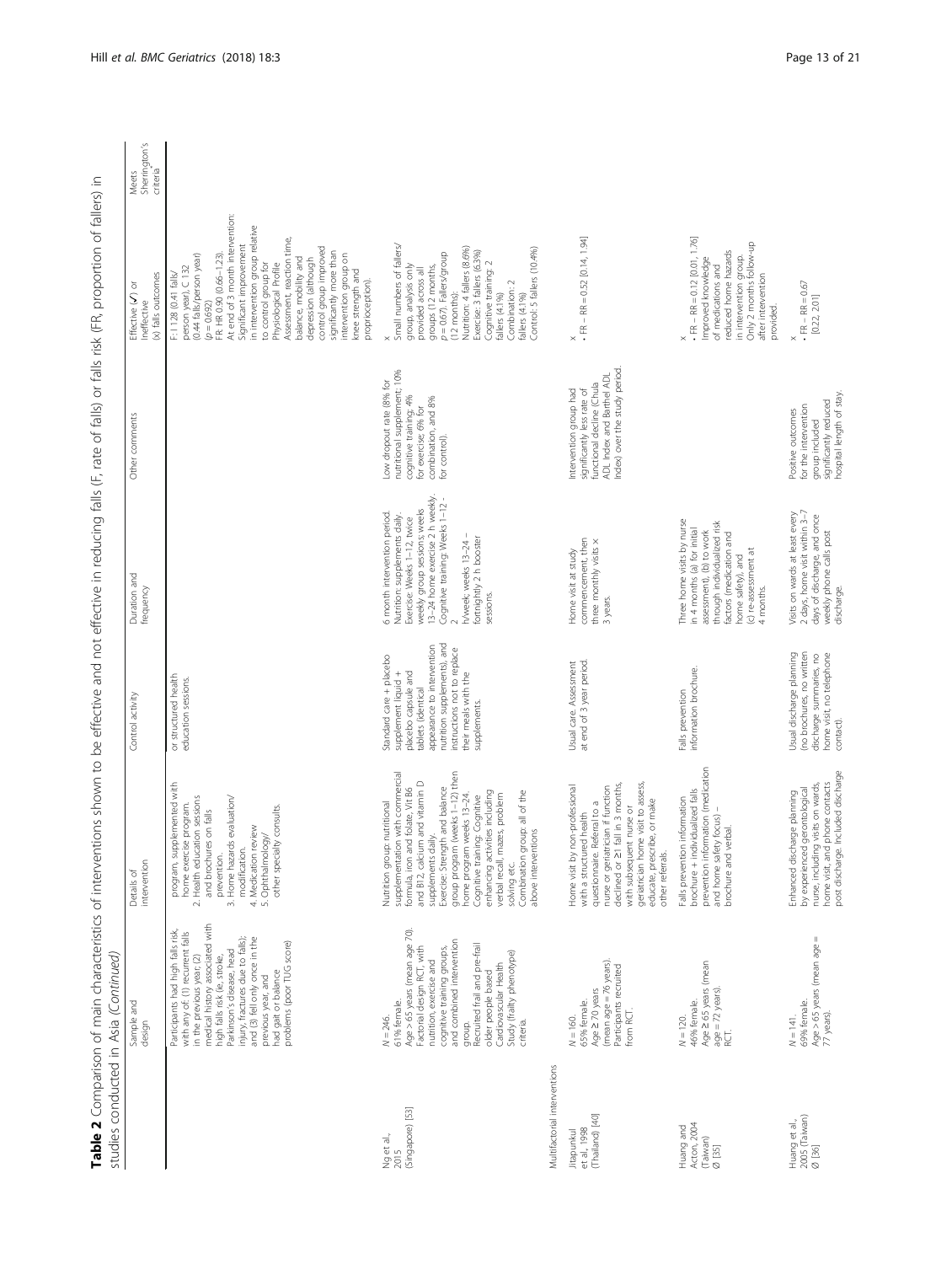|                                       | studies conducted in Asia (Continued)                                                                                                                                                                                                                                                                      | Table 2 Comparison of main characteristics of interventions shown to be effective and not effective in reducing falls (F, rate of falls risk (FR, proportion of fallers) in |                                                                                                                               |                                                                                                                                                                                                                                                                                                                                                                                                                                                                                                                                                                                                                                                                                                              |                                                                                                                                                                                                             |                                                       |                                           |
|---------------------------------------|------------------------------------------------------------------------------------------------------------------------------------------------------------------------------------------------------------------------------------------------------------------------------------------------------------|-----------------------------------------------------------------------------------------------------------------------------------------------------------------------------|-------------------------------------------------------------------------------------------------------------------------------|--------------------------------------------------------------------------------------------------------------------------------------------------------------------------------------------------------------------------------------------------------------------------------------------------------------------------------------------------------------------------------------------------------------------------------------------------------------------------------------------------------------------------------------------------------------------------------------------------------------------------------------------------------------------------------------------------------------|-------------------------------------------------------------------------------------------------------------------------------------------------------------------------------------------------------------|-------------------------------------------------------|-------------------------------------------|
|                                       | Sample and<br>design                                                                                                                                                                                                                                                                                       | intervention<br>Details of                                                                                                                                                  | Control activity                                                                                                              | Duration and<br>frequency                                                                                                                                                                                                                                                                                                                                                                                                                                                                                                                                                                                                                                                                                    | Other comments                                                                                                                                                                                              | (x) falls outcomes<br>Effective (V) or<br>Ineffective | Sherrington's<br>criteria<br><b>Meets</b> |
|                                       | Hip fracture patients recruited<br>and randomized at hospital<br>Patients interviewed at<br>months post-discharge<br>post-discharge and 3<br>discharge, 2 weeks<br>discharge.<br>Ę                                                                                                                         | other health care professionals.<br>and falls prevention brochure.<br>Involved patient, family and<br>Included nurse follow-up<br>with physicians.                          |                                                                                                                               |                                                                                                                                                                                                                                                                                                                                                                                                                                                                                                                                                                                                                                                                                                              |                                                                                                                                                                                                             |                                                       |                                           |
| 2010 (Taiwan)<br>Shyu et al.,<br>[39] | marked functional impaiment<br>hospital for hip arthroplasty<br>pre-operatively, or those<br>Excluded patients with<br>who were terminally ill<br>cognitive impairment,<br>Age 260 years (mean<br>Patients admitted to<br>or internal fixation.<br>$age = 78$ years).<br>69% female.<br>$N = 162.$<br>RCT. | Three components to<br>(1) geriatrician review;<br>(2) rehabilitation; and<br>planning service.<br>intervention:<br>(3) discharge                                           | Usual care, described as<br>nvolvement, usually no<br>n-home physiotherapy.<br>imited interdisciplinary<br>home visit, and no | geriatrician visit, 5.4 geriatric nurse<br>9.9 geriatric nurse and 3.0 physical<br>visits, 3.1 physical therapist visits,<br>post-operative rehabilitation<br>visit during hospitalization; and<br>and recommendations, and<br>and in-home rehabilitation.<br>and 1 rehabilitation physician<br>coordinated by a geriatric<br>pre-discharge home visit<br>(3) Discharge planning was<br>On average, there was 1 x<br>and recommendations<br>therapist home visits after<br>follow-up phone calls.<br>nurse, and included a<br>geriatric nurse review<br>(1) Geriatrician/geriatric<br>pre-operatively, and<br>recommendations<br>nurse review and<br>post-operatively.<br>(2) Focus on early<br>return home. | relative to control group<br>significant improvement<br>reduced depression and<br>ntervention group had<br>better SF36 scores (two<br>Living, walking ability,<br>on Activities of Daily<br>rear follow-up) | $\cdot$ FR - RR = 0.56<br>[0.34, 0.93]                |                                           |

NB: for multiple intervention studies where results have been reported against a control group for individual interventions, these have been included in the single intervention component of the table as well<br>V=yes; x= no<br>\* NB: for multiple intervention studies where results have been reported against a control group for individual interventions, these have been included in the single intervention component of the table as well RaR = Rate Ratio; RR = Risk Ratio

✓=yes; x= no

\* Criteria based on Sherrington's review and meta-analysis [\[54\]](#page-20-0) (for exercise studies only: (1) moderate to high challenge to balance; and (2) at least 50 h total dosage

#Reported as non-significant falls outcome in Cochrane review, although paper reported significant reduction in incidence of falls

##Reported as non significant falls outcome in the published paper, however reported as significant reduction in falls outcome/s in the Cochrane review

Ø Indicates that study was conducted with a primary focus on prevention of falls (identified in aim, hypothesis, or as primary outcome / used for power calculation) POMA = Problem Oriented Mobility Assessment; RCT = Randomized Controlled Trial; Bal = Balance; IU=International Units; CBT = Cognitive Behavioral Therapy; ADL = Activities of Daily Living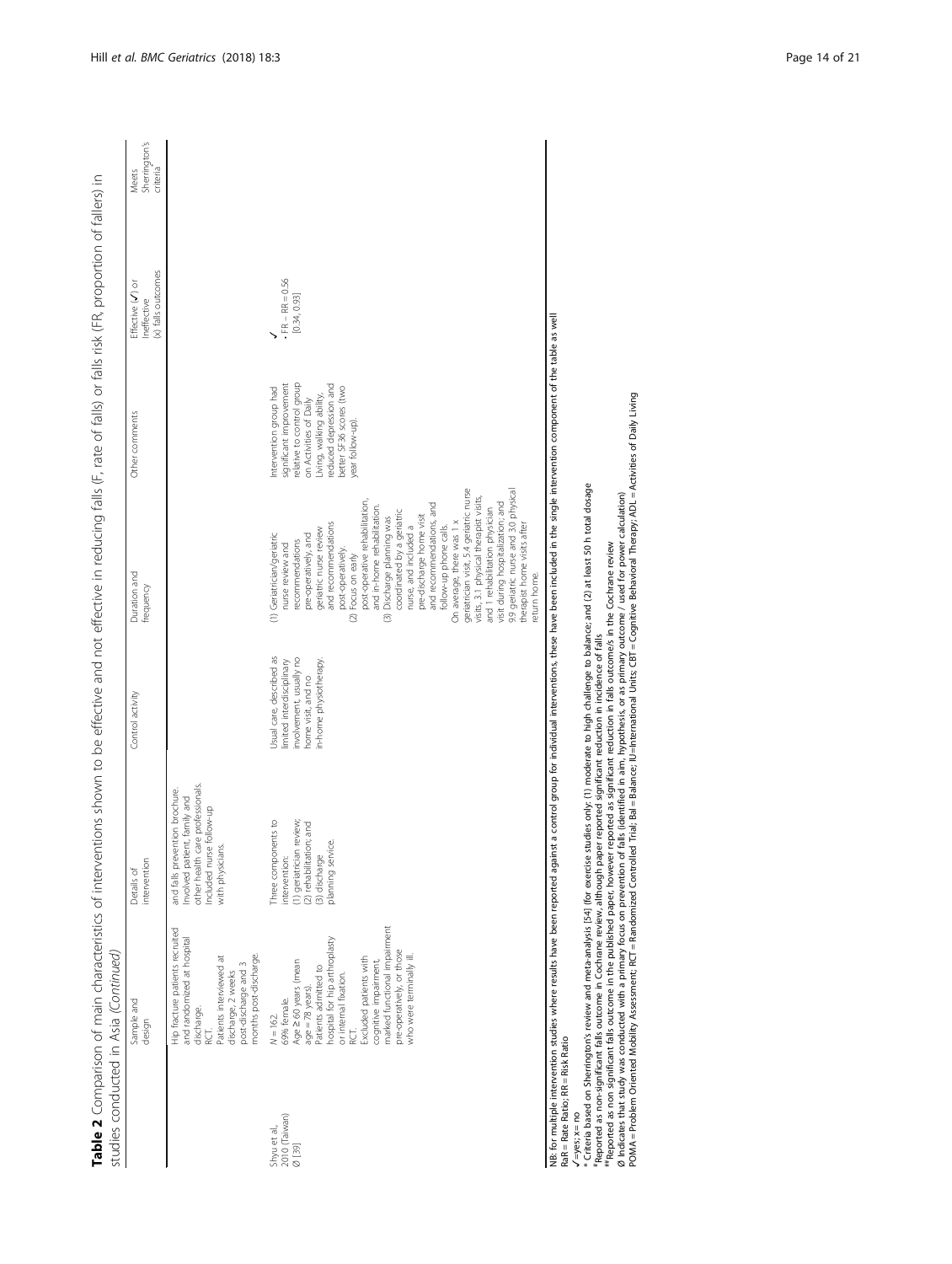two of the studies reported significant improvements in the secondary balance, strength, or mobility related measures in the exercise intervention relative to the control group [[34, 42\]](#page-20-0).

#### Medication interventions

Medication interventions can include approaches to review or reduce medications overall, or specifically target high risk medications such as psychotropic medications; or provide supplementation to improve fall related outcomes [\[3](#page-19-0)]. Only one Asian study investigated a medication related intervention, by evaluating the effect of two years supplementation with vitamin K2, vitamin D2 and calcium, compared to usual care, in older women with probable Alzheimer's disease [\[30](#page-19-0)]. There was no effect on falls outcomes, but a significant reduction in fractures in the medication intervention group.

### Psychological interventions

One study investigated the effectiveness of Cognitive Behavioral Therapy (CBT) alone, and in combination with Tai Chi, relative to a control group receiving usual care [[37](#page-20-0)]. Neither CBT alone or combined with Tai Chi reduced falls outcomes. CBT alone did not result in significant improvements in any secondary measures, including falls efficacy, relative to the control group (see multiple interventions for outcomes for the combined Tai Chi and CBT intervention group).

#### Environment/assistive technology interventions

Two studies investigated home assessment and modification interventions. In a Japanese study, Kamei et al. evaluated the effect of a home hazard checklist and a training program on home hazard awareness for older people, superimposed on a multifactorial assessment and intervention program received by both the intervention and control group (both groups received a falls risk factor education program, exercise, blood pressure review, and physical and cognitive assessments) [[48\]](#page-20-0). Although the intervention group significantly increased their falls prevention awareness and home modifications implemented, there was no significant reduction in falls. Another randomized trial in Taiwan compared a home assessment and modification intervention against an education intervention, and an exercise intervention [[38\]](#page-20-0). The home modification program was conducted by a public health worker, and involved a standard assessment, provision of 14 standard, inexpensive modifications (eg removal of loose mats, marking of step edges, rectification of poor lighting), and recommendations regarding another 14 modifications if required. Although the home safety assessment and modification intervention was reported by Lin et al. [[38\]](#page-20-0) as not achieving a significant reduction in rate of falls, the reduction was significant in the Cochrane review analysis [[3\]](#page-19-0). There was no information provided about the range of additional recommendations made, nor the level of adherence with the implemented or recommended home modifications.

#### Knowledge interventions

One randomized trial from Taiwan investigated the effect of knowledge based interventions provided to older people on reducing risk of falls [\[34](#page-20-0)]. The education intervention involved five one hour group education sessions over five months, targeting separate important risk factors at each session [\[34](#page-20-0)]. While the intervention achieved improved knowledge about falls risk, there was no reduction in falls outcomes.

# Other single interventions

There were a number of additional interventions that have been shown to be effective in reducing falls, falls risk or falls injuries in the 2012 falls prevention in the community setting Cochrane review, which have not been investigated in any randomized controlled trials in Asian countries [\[3](#page-19-0)]. These include (a) medication prescription review; and high-risk medication withdrawal (eg psychotropic medications); (b) cataract surgery (first eye); (c) changing from bifocal or multifocal glasses to distance glasses for outdoors mobility; (d) cardiac pacing surgery (for carotid artery hypersensitivity); and (e) footwear (anti-slip shoe device for icy conditions). Vitamin D supplementation, which was considered effective in reducing falls in at-risk populations by the Cochrane review, has also not been evaluated for its effect on falls in Asian populations as a single vitamin supplement (Sato and colleagues evaluated supplementation of vitamin K2, vitamin D2 and calcium as a single intervention) [[30\]](#page-19-0). Some of these interventions may be inappropriate in many parts of Asia (eg anti-slip shoe device for icy conditions). However, the other intervention types are likely to have direct or perhaps modified applicability for older people in Asia.

One recent trial in Asia has been classified as "Other" under the single intervention studies – an 18 month investigation of low-magnitude high-frequency vibration program in post-menopausal women in China/Hong Kong  $(n = 710)$  [[51\]](#page-20-0). Vibration interventions often utilize exercises while performing vibration, [[55\]](#page-20-0) and so may be classified under exercise interventions, however the study by Leung and colleagues had participants standing with straight knees on the vibrating platform for the duration of the vibration procedure (20 min/ session). The group receiving the vibration therapy had significantly reduced Hazard Ratio for the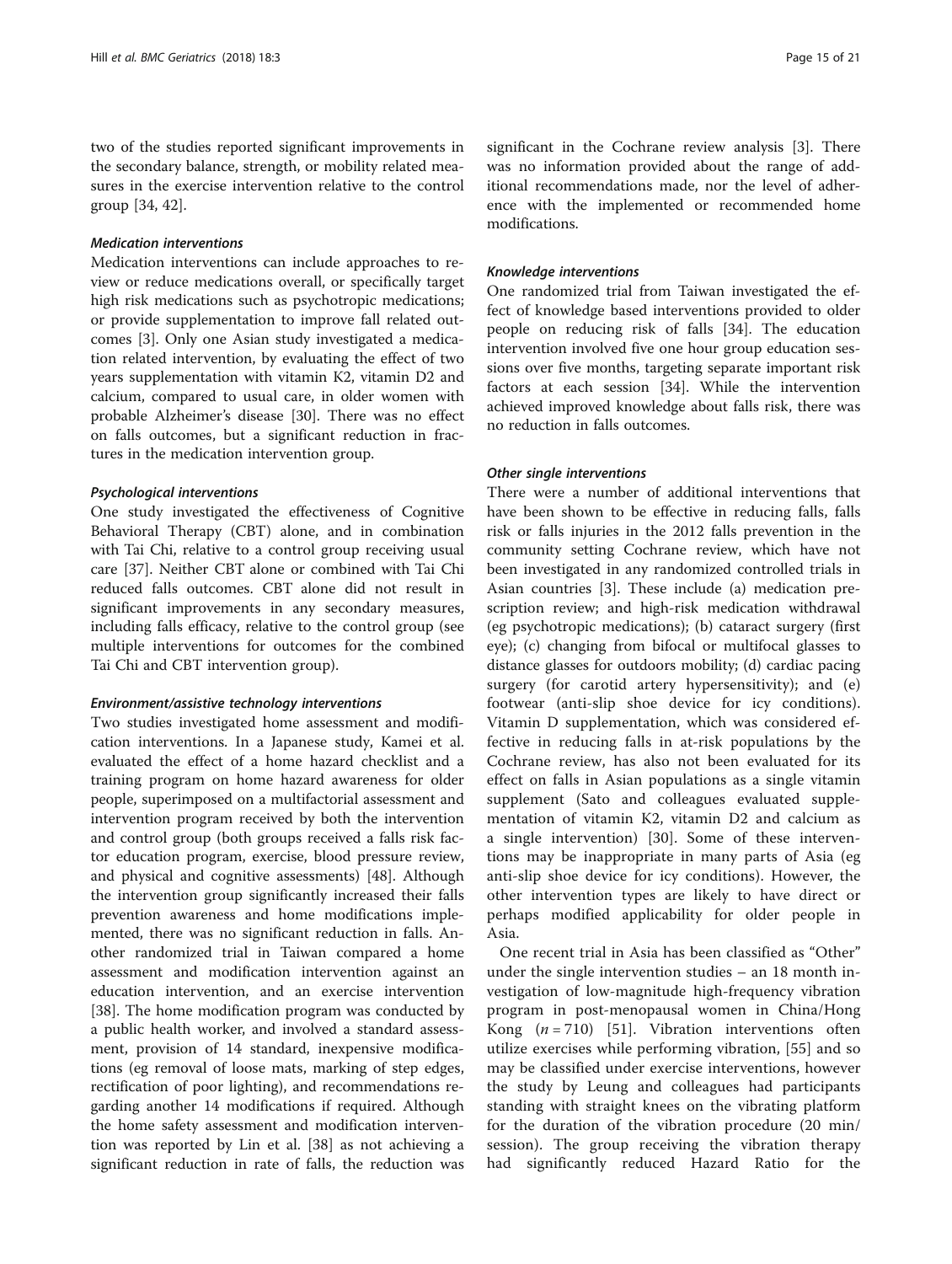combined outcome of "falls or fractures" ([0.56, 0.40– 0.78,  $p = 0.001$ ).

### Multiple interventions

Five randomized controlled trials evaluated the effect of a multiple intervention approach to reducing falls [34, 37, 41, 50, 53]. Only one of the trials was effective, providing education (brochure targeting a number of important falls risk factors) and free access to a geriatric clinic as required for the intervention group [[41\]](#page-20-0). Although effective, no details were provided about the uptake, type of interventions, or adherence to recommended interventions for the intervention group. The ineffective interventions included a combined Tai Chi exercise program and education program (each of these two components were also evaluated in isolation); [[34\]](#page-20-0) a combined Tai Chi and Cognitive Behavioral Therapy program; [\[37](#page-20-0)] a strength, balance, and fitness exercise program combined with health education, home assessment and modification, medication review, and ophthalmology or other specialty consultations; [[50\]](#page-20-0) and a factorial design study with participants receiving one or more of nutrition, exercise, and cognitive training interventions [[53\]](#page-20-0). Tai Chi was shown to be an effective exercise intervention to reduce falls when used as a single intervention in three Asian studies, [[31, 42](#page-20-0), [49\]](#page-20-0) and in non-Asian countries [[3\]](#page-19-0). In both of the ineffective multiple intervention studies incorporating Tai Chi, the Tai Chi component did not incorporate the 50 h of exercise recommended to improve likelihood of achieving a significant reduction in falls [[54\]](#page-20-0).

# Multifactorial interventions

Four of the randomized controlled trials conducted in Asia utilized a multifactorial falls prevention intervention [\[35](#page-20-0), [36](#page-20-0), [39](#page-20-0), [40\]](#page-20-0). Two of these targeted a high-risk population (patients with hip fracture returning home after surgery), and utilized improved discharge planning and post discharge follow-up, including home visit/s [\[36](#page-20-0), [39\]](#page-20-0). The study by Shyu and colleagues also incorporated a strong interdisciplinary care model pre and post-surgery [\[39\]](#page-20-0). The trial conducted by Jitapunkul and colleagues utilized a regular (three monthly) home visit health screening process by a non-health professional, with subsequent referral to a nurse or geriatrician if there was recent functional decline or ≥1 fall in the preceding three months. Similarly, the study by Huang and Acton utilized a targeted falls risk brochure, followed up by targeted risk factor management support by a visiting nurse (focussing on medication and home safety) [\[35\]](#page-20-0). Only the trial by Shyu and colleagues was effective in reducing falls in the intervention group [\[39](#page-20-0)].

#### Quality of the studies

Risk of bias was reported for all studies published in the 2012 Cochrane review. The Cochrane Collaboration's tool for assessing the risk of bias was used to evaluate quality of the RCTs published since Gillespie et al.'s Cochrane review. Most of the recent studies had low to medium risk of bias (Table [3](#page-16-0)). Two studies had low risk of bias across all domains, [[49, 52](#page-20-0)] with all the other studies having at least one section that was unclear (authors did not provide enough evidence). The only high risk of bias was for sequence generation and blinding in the study by Ohtake et al. [\[45\]](#page-20-0) because participants were categorized by the day of the week and they did not blind the participants, personnel or outcome assessors. The risk of bias for the studies was viewed as low to medium due to sections of data in a number of the categories not being available, and are known to be essential for conducting high quality RCTs (blinding, allocation concealment).

#### Meta-analyses

For intervention types with two or more studies from the Asian region with comparable data available, a metaanalysis was conducted. Only the exercise  $(n = 15)$  intervention of the single interventions, and the multifactorial interventions ( $n = 4$ ) were included in the meta-analyses (Fig. [2\)](#page-16-0). The Ashari et al. study [\[52](#page-20-0)] was not included in the exercise meta-analysis due to significant differences between the groups at baseline. Woo and colleagues [[42](#page-20-0)] had two intervention groups and therefore dichotomous (outcome and sample) data for the intervention groups only were combined, as described in the methods. Results from the meta-analysis indicate that exercise achieved significant reduction in number of fallers (OR: 0.43 [0.34–0.53]), number of falls (OR: 0.35 [0.21–0.57]) and number of fallers injured (OR: 0.50 [0.35–0.71]). Heterogeneity was at appropriate levels for the exercise intervention meta-analyses.

A separate subgroup meta-analysis was conducted for the Tai Chi exercise interventions. Results indicated Tai Chi achieved significant reduction in the number of falls (OR: 0.24 [0.13–0.47]) and number of fallers (OR: 0.46 [0.30–0.70]), although it must be noted that there was high heterogeneity for the number of fallers  $(I^2 = 67\%)$ and therefore these results should be used with caution. Separate subgroup analysis was not able to be undertaken for the two home exercise program studies due to the Ashari and colleagues study [[52](#page-20-0)] having differences at baseline discussed previously. No other sub-group analyses were possible.

The meta-analysis of the multifactorial interventions did not reach significance for number of fallers (OR: 0.57 [0.23–1.44]). Although there were two home assessment and medication trials, they reported different falls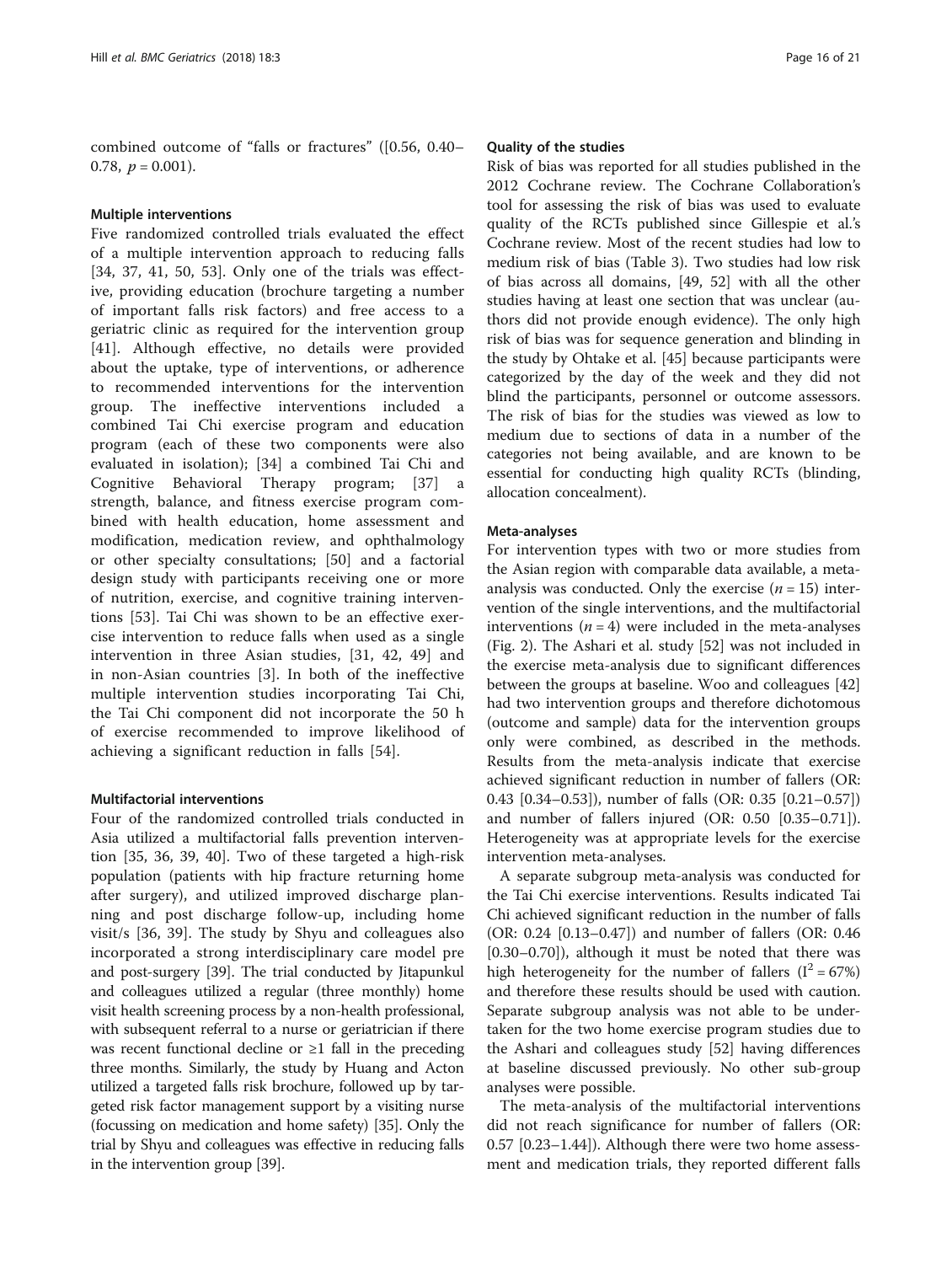| Study              | Sequence<br>generation   | Allocation concealment | Blinding |        | Incomplete outcome data Selective outcome reporting | Free of other bias |
|--------------------|--------------------------|------------------------|----------|--------|-----------------------------------------------------|--------------------|
| Ashari et al. 2016 | $+$                      |                        | $^{+}$   | $^{+}$ |                                                     | $^+$               |
| Hirase et al. 2015 |                          | $^{+}$                 |          | $^{+}$ |                                                     |                    |
| Hwang et al. 2016  | $^{+}$                   | $^{+}$                 | $^{+}$   | $^{+}$ |                                                     |                    |
| Kamai et al. 2015  |                          |                        |          | $+$    |                                                     |                    |
| Kim et al. 2014    | $+$                      |                        | $^{+}$   | $^{+}$ |                                                     |                    |
| Lee et al. 2013    | $+$                      | $^{+}$                 |          | $+$    |                                                     |                    |
| Leung et al. 2014  | $+$                      | $^+$                   | $^{+}$   | $^{+}$ |                                                     |                    |
| Ng et al. 2015     | $+$                      | $^{+}$                 | $^{+}$   | $+$    |                                                     |                    |
| Ohtake et al. 2013 | $\overline{\phantom{0}}$ |                        |          |        |                                                     |                    |
| Yamada et al. 2012 | $+$                      | $^+$                   |          |        |                                                     |                    |
| Yamada et al. 2013 | -7                       |                        | $\! +$   |        |                                                     |                    |

<span id="page-16-0"></span>Table 3 Quality of the studies

Note. Bias was scored as low risk (+), or high risk (−) or unclear (?). [\[26](#page-19-0)]

outcome data, so meta-analysis was not able to be performed. Similarly, for the falls risk outcome for the multifactorial intervention classification, there were not two studies reporting this outcome to allow metaanalysis. Similar to the Cochrane review, meta-analysis of the multiple interventions was not possible because of the diversity of the intervention types combined as multiple interventions.

# **Discussion**

Falls among older people remain a major public health problem world-wide. Substantial inroads are being made, with growing research evidence of single, multiple and multifactorial interventions being effective in reducing falls. However, the results of this focussed review of the subgroup of falls prevention randomized trials for the community setting conducted in countries in Asia,

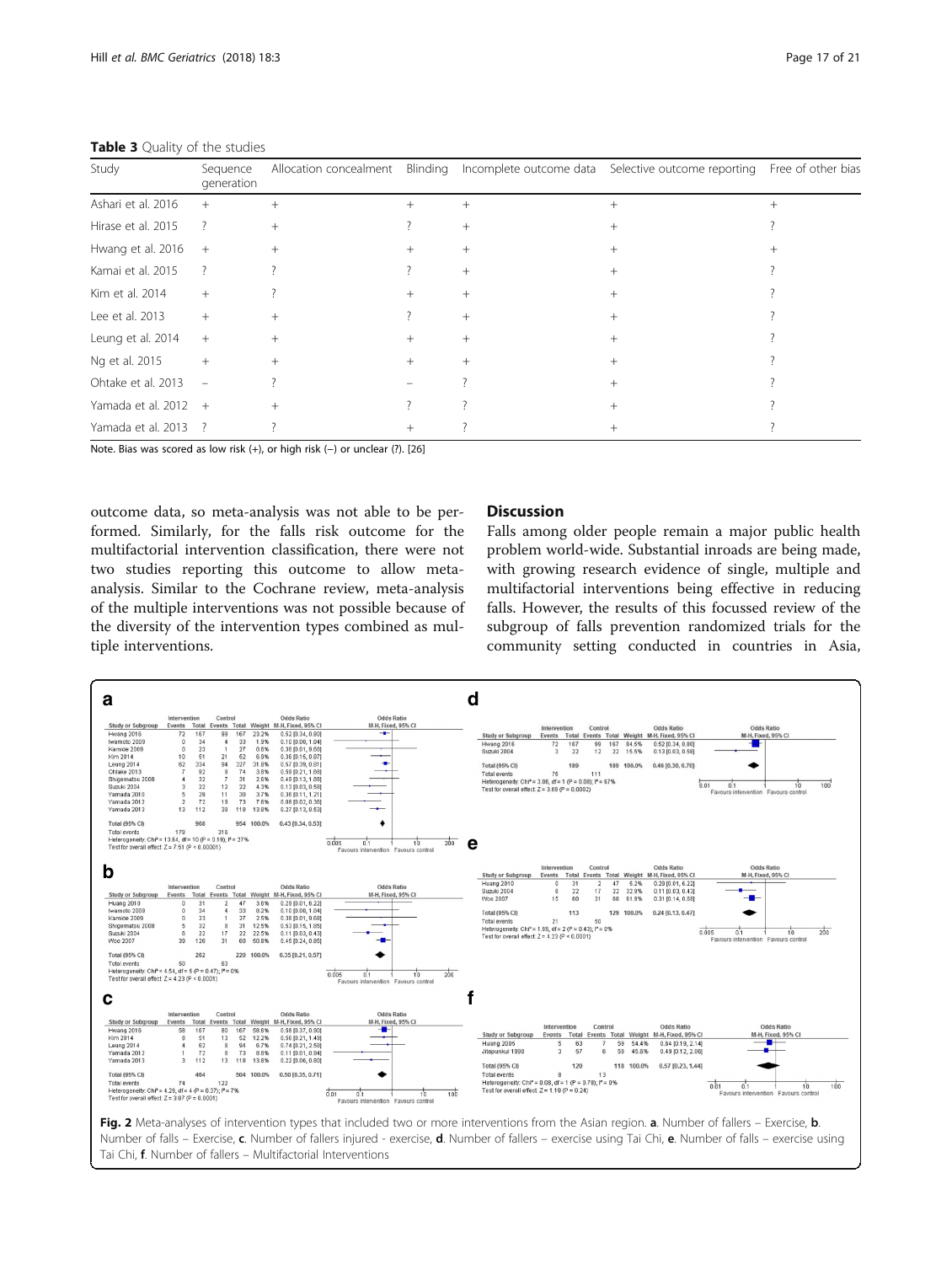where 60% of the world's population live, indicates substantial gaps. Not only has there been limited falls prevention research conducted in Asian countries, but where studies have been conducted, sample sizes are generally small, and only 11 of the 30 interventions evaluated in the 26 studies in Asia achieved a significant reduction in one or more falls outcomes (37%). The meta-analysis results where more than one study was able to be pooled for an intervention type (exercise and multifactorial interventions) indicated that only exercise was effective in reducing falls in Asian populations.

Exercise is by far the most researched intervention type in Asian countries (as it is world-wide), with over half of the studies reported having an exercise component. Not surprisingly, Tai Chi was commonly investigated, and was effective in reducing falls outcomes in three studies in Asian countries, and in the sub-group meta-analysis. Although Tai Chi has been shown to be acceptable [[56](#page-20-0)] and to reduce falls-related outcomes in non-Asian countries, [[3](#page-19-0)] it does seem to be a preferred exercise approach for investigation and implementation in Asian countries. Adherence to the successful Tai Chi programs conducted in Asia was high (75–81%), though similarly high adherence to Tai Chi has been reported in studies conducted in other countries (68–80%) [[57](#page-20-0), [58](#page-20-0)]. Of note though, nine of the 15 studies investigating exercise in Asian countries were not effective, and the majority of these did not meet the criteria recommended by Sherrington [[54](#page-20-0)] to be likely to be effective in reducing falls (having a moderate challenge to balance, and minimum of 50 h exercise dosage). Three studies that did meet these criteria were not effective, but were substantially underpowered to identify a reduction in falls related outcomes [\[29](#page-19-0), [47](#page-20-0), [52](#page-20-0)]. Other exercise approaches that were effective in single studies were an obstacle course, [\[43](#page-20-0)] a multi-target stepping program, [\[44\]](#page-20-0) and a group balance and strength training program [[46\]](#page-20-0).

In an updated meta-analysis by Sherrington published around the time of this paper's publication, more stringent dosage criteria (greater than three hours per week) were identified as achieving the greatest benefit in reducing falls (23% reduction) [\[59\]](#page-20-0). Higher exercise dosages, and sustained exercise (lifelong behaviour change) are clearly more desirable. However, low levels of sustained participation have been reported in falls prevention exercise programs, [[60\]](#page-20-0) suggesting that strategies such as starting off with lower dosages and gradually building up, and embedding behaviour change elements into exercise programs to support sustained and increased participation may be required to achieve this high dosage. Future exercise studies should aim to adopt a method that meets the updated Sherrington criteria while being culturally relevant, as well as being adequately powered for falls outcomes.

These results have substantial implications for falls prevention research and practice in Asia. It is often assumed that interventions shown to be effective in randomized trials or meta-analyses in one country will be generalizable elsewhere. However, researchers in the falls prevention area, [\[23](#page-19-0), [61\]](#page-20-0) and in other areas of health (eg hepatocellular carcinoma) [\[62\]](#page-20-0) have called for local research in Asian and or developing countries to address key gaps and differences. In this context, recent research has also highlighted the diverse range of factors that may complicate or reduce likely effectiveness of directly translating falls prevention approaches found to be effective in non-Asian countries into Asian countries [\[18, 19, 23](#page-19-0)]. Some of these differing factors include: (1) role of family (including filial piety); (2) indoor (including floor surfaces) and outdoor environments; (3) regularly worn footwear in many parts of Asia differ from what is considered the ideal footwear for falls prevention; (4) lifestyle factors such as incidental and formal exercise approaches that are routine and acceptable, diet, and sunlight exposure; (5) health services and systems, and patient expectations of specific health practitioners; (6) differing understanding of prevention and active engagement in prevention and intervention approaches; and (7) differences in concern about falls influencing behaviours [[23,](#page-19-0) [61, 63](#page-20-0), [64\]](#page-20-0).

Given the factors outlined above, direct translation of interventions from non-Asian studies to Asian countries may warrant careful consideration. There are a number of implications for researchers, practitioners, policy and planning personnel, and research funders who may be involved in future falls prevention research in Asia. Firstly, in the area where the meta-analysis of Asian studies indicated effective interventions (Tai Chi and other exercise approaches), and where there is at least one effective randomized trial (home modifications, multiple and multifactorial interventions), that these interventions could be considered for broader implementation into practice. Two other interventions were shown to be effective in special populations: vitamin K2, vitamin D2 and calcium supplementation for women with probable Alzheimer's disease; and a multifactorial intervention for post hip fracture surgery patients. Even in these areas where there is some evidence of effectiveness, there is a need for research with larger samples (as the majority in this review were small samples, which limits the rigor and confidence in study findings). Furthermore, in areas like exercise, the different exercise intervention types (other than Tai Chi) have been grouped together in this review (because of the small number of studies), so there remains scope for further research exploring other exercise modalities, particularly those that may be most acceptable to Asian populations.

Secondly, for other areas of practice where there is research evidence of effective interventions in non-Asian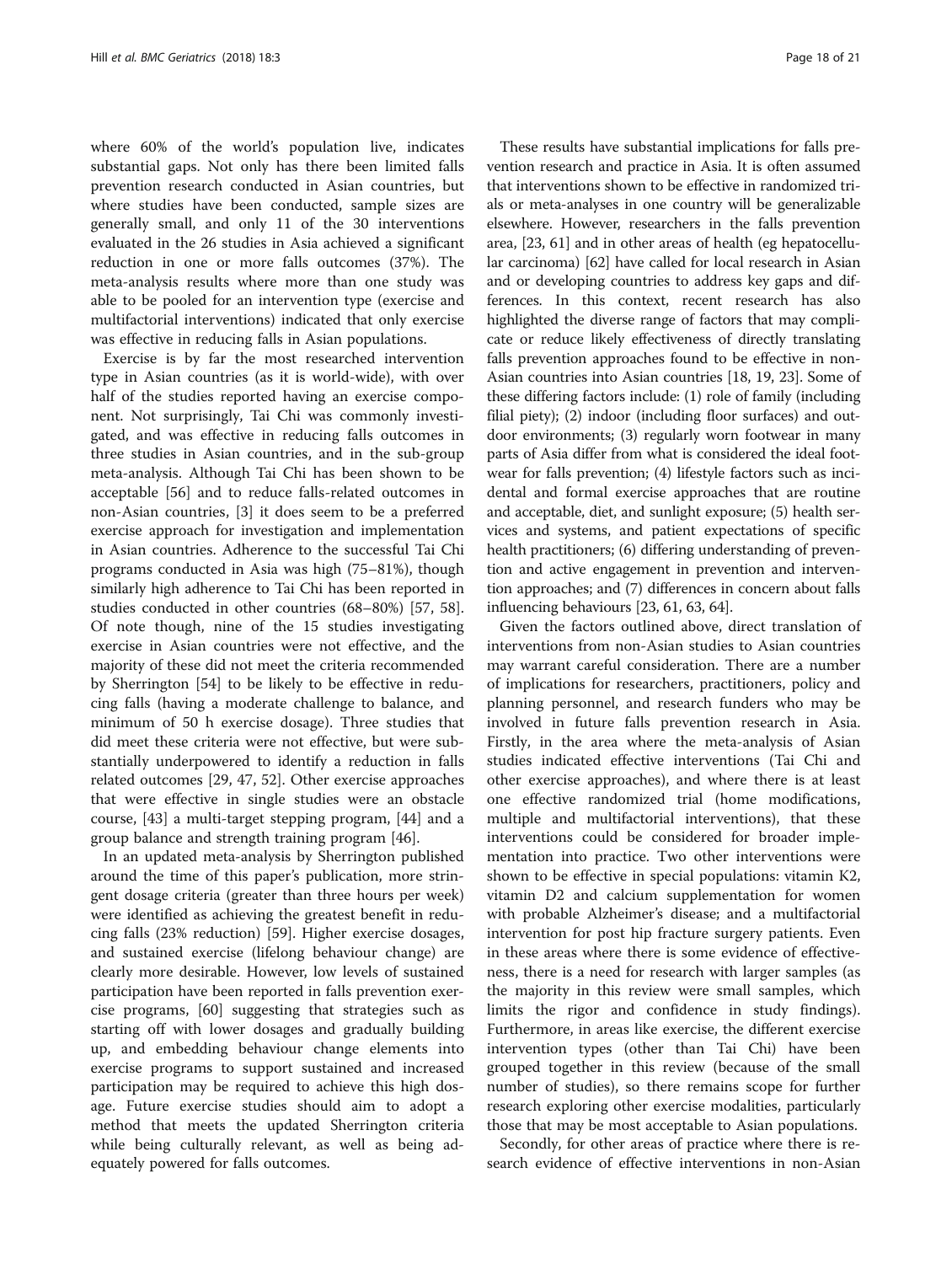populations but not in Asian populations, a number of options are available. For those interventions where research has been conducted in Asian countries but was not shown to be effective (eg knowledge/education interventions, and psychological interventions) there is a clear need to review these unsuccessful methodologies in the context of local factors that may influence their uptake and effectiveness. For example, critical elements to a successful falls prevention education program include that participants understand that falls are preventable, and that changes in behaviour, even at later ages, can still improve risk of future falls. However, research indicates that in some Asian cultures (eg China), fatalistic beliefs about falls is a major barrier that would need to be overcome [[22](#page-19-0)]. Researchers and practitioners need to undertake research to improve understanding of these beliefs, and strategies that may influence these beliefs. Recent research in Australia has shown a World Café approach to be valuable in informing understanding of factors that would influence uptake and sustained engagement in falls prevention among older people, [[65](#page-20-0)] and these factors have been introduced into a peer education program that was effective in increasing intention to engage in falls prevention activities [\[66\]](#page-20-0). Innovative, culturally relevant approaches to understanding these factors in Asian countries, and approaches to achieve sustained behaviour change (which may include these or other culturally relevant approaches) are foundational to achieving improved falls related outcomes. In using results from these type of local studies, practitioners can implement these interventions in a blended manner that retains as much of the original intervention approach as possible, but with local tailoring. For other types of falls prevention interventions that have not been investigated in Asian samples (eg medication review/reduction) there would be merit in establishing local factors as described above, prior to researchers in Asia seeking funding for local research to evaluate a culturally tailored intervention's effectiveness in reducing falls or falls injuries. In the context of medication review, inclusion of traditional and herbal medicines (which are widely used in some Asian countries), as well as interactions with pharmacy medicines would be important considerations. There may be value for this research to be collaborative with researchers who have implemented effective randomized controlled trials in non-Asian countries.

Finally, there may be other novel, locally relevant intervention types that have not been researched, that may warrant funding being sought for these interventions to be evaluated in an Asian context.

For the purposes of this research we have grouped countries under the broad umbrella classification of "Asia", however it is important to recognize that there is considerable diversity between some of the countries in

Asia, and even within some countries (for example, in Malaysia where there are three significant ethnic populations), or between urban and rural populations, where socioeconomic and other differences in some Asian countries can be stark. Specific understanding of local, cultural and societal factors that may influence acceptability of interventions need to be considered when implementing falls prevention interventions in Asian countries.

Although we have identified only a relatively small number of randomized controlled trials investigating falls prevention approaches in Asian countries, there appears to be a steady growth in the number, size and quality of the studies published more recently (since the 2012 Cochrane review) [[3\]](#page-19-0). There are also two protocol papers published for studies that are underway in Asia, including a multifactorial intervention for older people with recent history of falls or injuries from falls in Malaysia ( $n = 300$ ), [\[67](#page-20-0)] and an evaluation of the use of exercise using Nintendo<sup>®</sup> Wii in Singapore ( $n = 80$ ), [[68](#page-20-0)] that will add to the small but growing volume of falls prevention research in this region. Of note, a number of the more recent studies are substantially larger than the median sample size of 150 for studies from Asian countries reported in the Cochrane review, which strengthens confidence in the study findings. However, the majority focussed specifically on exercise interventions only, and all were from more well developed countries in Asia.

There were several limitations to this review. A moderate limitation given the focus of this review on studies conducted in Asian countries is that only studies published in English have been included, therefore some Asian studies published in languages other than English may not have been identified. Another limitation is the varying falls outcomes published, which did not allow for additional meta-analyses to be undertaken. It would be beneficial for future falls prevention studies to include standardized outcomes to make direct comparisons and meta-analyses possible.

# Conclusions

In summary, this focussed review of community setting falls prevention randomized controlled trials conducted in Asia found limited evidence of a small number of effective intervention types, relative to the strong evidence across a range of intervention types from non-Asian countries. Exercise approaches have had the strongest level of investigation, and several exercise approaches, in particular Tai Chi, have been shown to be effective. There is a need for substantial investment in large, adequately powered randomized controlled trials evaluating falls prevention interventions across Asia, in particular that incorporate tailoring of intervention approaches to the local Asian context, in order to reduce the projected escalating impact of falls in this rapidly aging part of the world.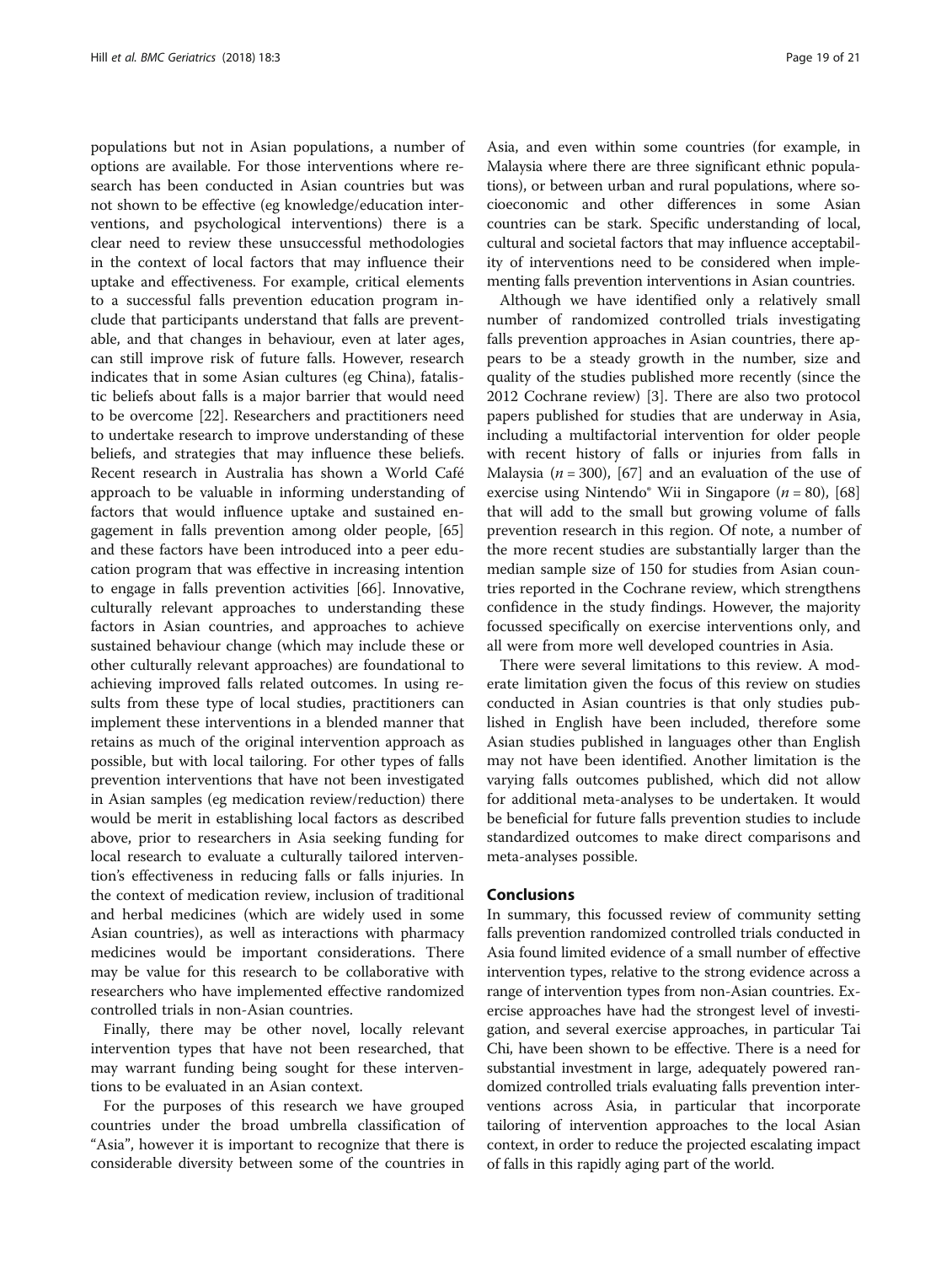# <span id="page-19-0"></span>Additional file

[Additional file 1:](dx.doi.org/10.1186/s12877-017-0683-1) PRISMA checklist. (DOC 64 kb)

#### Abbreviations

CBT: Cognitive Behavioral Therapy; OR: Odds Ratio; ProFaNE: Prevention of Falls Network Europe; RCT: randomised controlled trial

#### Acknowledgements

The research team acknowledge the contribution of Eileen Boyle (EJB) for assistance with reviewing some of the post 2012 falls preventions studies in Asia.

#### Funding

There was no funding associated with this publication.

#### Availability of data and materials

The main study data is the data extraction materials and quality ratings of included papers, most of which are included in the manuscript tables. Any other supporting data relating to this review is available from the authors.

#### Authors' contributions

KH, PS, and EB were involved in conception and design of the study; KH, EB, and KF were involved in acquisition and analysis of data; KH, PS, SL, WT, AA, AH, KF, EB were involved in interpretation of data. KH, EB and KF drafted the manuscript, and KH, PS, SL, WT, AA, AH, KF, EB were involved in revising the manuscript critically for important intellectual content. All authors (KH, PS, SL, WT, AA, AH, KF, EB) have provided final approval of the version of the manuscript submitted for publication, and all authors (KH, PS, SL, WT, AA, AH, KF, EB) agree to be accountable for all aspects of the work.

#### Ethics approval and consent to participate

Not applicable - This publication is a systematic review of already published papers. No ethics approvals or consent to participate were required for this work.

#### Consent for publication

Not applicable - No details, images, or videos relating to an individual person have been included in this manuscript, therefore no consent to publish is required.

#### Competing interests

The authors declare that they have no competing interests.

#### Publisher's Note

Springer Nature remains neutral with regard to jurisdictional claims in published maps and institutional affiliations.

#### Author details

<sup>1</sup>School of Physiotherapy and Exercise Science, Curtin University, GPO Box U1987, Perth, WA 6845, Australia. <sup>2</sup> Physical Therapy Department, Faculty of Allied Health Sciences, Thammasat University, Bangkok, Pathumthani, Thailand. <sup>3</sup> Department of Physical Therapy, National Cheng Kung University, Tainan, Taiwan. <sup>4</sup> Department of Rehabilitation Sciences, Hong Kong Polytechnic University, Hung Hom, Hong Kong. <sup>5</sup>Malaysian Research Institute on Ageing, Universiti Putra Malaysia, Serdang, Selangor Darul Ehsan, Malaysia.

#### Received: 14 August 2017 Accepted: 12 December 2017 Published online: 05 January 2018

#### References

- 1. Global Burden of Disease Study 2013 Collaborators: Global, regional, and national incidence, prevalence, and years lived with disability for 301 acute and chronic diseases and injuries in 188 countries, 1990-2013: a systematic analysis for the global burden of disease study 2013. Lancet.2015, 386(9995): 743–800.
- 2. World Health Organisation: WHO Global report on falls prevention in older age. In.: World Health Organisation, ISBN 978 92 4 156353 6; 2007.
- 3. Gillespie LD, Robertson MC, Gillespie WJ, Sherrington C, Gates S, Clemson LM, Lamb SE. Interventions for preventing falls in older people living in the community. Cochrane Database Syst Rev. 2012;9:CD007146.
- 4. Pointer S: Trends in hospitalised injury, Australia: 1999–00 to 2012–13. In. Canberra: Australian Institute of Health and Welfare (AIHW) 2015.
- 5. Hill AD, Pinto R, Nathens AB, Fowler RA. Age-related trends in severe injury hospitalization in Canada. J Trauma Acute Care Surg. 2014;77(4):608–13.
- 6. Orces CH, Alamgir H. Trends in fall-related injuries among older adults treated in emergency departments in the USA. Inj Prev. 2014;20(6):421–3.
- 7. Ezeh AC, Bongaarts J, Mberu B. Global population trends and policy options. Lancet. 2012;380(9837):142–8.
- 8. Population Reference Bureau: World population data sheet 2014. In. Washington DC, USA - website: [http://www.prb.org/publications/](http://www.prb.org/publications/datasheets/2014/2014-world-population-data-sheet/data-sheet.aspx) [datasheets/2014/2014-world-population-data-sheet/data-sheet.aspx;](http://www.prb.org/publications/datasheets/2014/2014-world-population-data-sheet/data-sheet.aspx) 2016.
- 9. Tey NP, Siraj SB, Kamaruzzaman SB, Chin AV, Tan MP, Sinnappan GS, Muller AM. Aging in multi-ethnic Malaysia. Gerontologist. 2015;
- 10. Chongsuvivatwong V, Phua KH, Yap MT, Pocock NS, Hashim JH, Chhem R, Wilopo SA, Lopez AD. Health and health-care systems in southeast Asia: diversity and transitions. Lancet. 2011;377(9763):429–37.
- 11. United Nations: World population prospects: the 2015 revision, Key Findings and Advance Tables.. In.: United Nations, Department of Economic and Social Affairs, Population Division 2015.
- 12. Dolinis J, Harrison J, Andrews G. Factors associated with falling in older Adelaide residents. Aust N Z J Public Health. 1997;21:462–8.
- 13. Campbell J, Borrie M, Spears G. Risk factors for falls in a community-based prospective study of people 70 years and older. J Gerontol. 1989;44:M112–7.
- 14. Koski K, Luukinen H, Laippala P, Kivela SL. Risk factors for major injurious falls among the home-dwelling elderly by functional abilities. A prospective population-based study. Gerontology. 1998;44(4):232–8.
- 15. Kwan MM, Close JC, Wong AK, Lord SR. Falls incidence, risk factors, and consequences in Chinese older people: a systematic review. J Am Geriatr Soc. 2011;59(3):536–43.
- 16. Chu LW, Chi I, Chiu AY. Incidence and predictors of falls in the chinese elderly. Ann Acad Med Singap. 2005;34(1):60–72.
- 17. Shi J, Zhou BY, Tao YK, Yu PL, Zhang CF, Qin ZH, Sun ZQ. Incidence and associated factors for single and recurrent falls among the elderly in an urban community of Beijing. Biomed Environ Sci. 2014;27(12):939–49.
- 18. Han BH, Ferris R, Blaum C. Exploring ethnic and racial differences in falls among older adults. J Community Health. 2014;39(6):1241–7.
- 19. Jagnoor J, Keay L, Ivers R. A slip and a trip? Falls in older people in Asia. Injury. 2013;44(6):701–2.
- 20. Karuncharernpanit S, Hendricks J, Toye C. Perceptions of exercise for older people living with dementia in Bangkok, Thailand: an exploratory qualitative study. Int J Older People Nursing. 2016;11(3):166–75.
- 21. Jagnoor J, Keay L, Jaswal N, Kaur M, Ivers R. A qualitative study on the perceptions of preventing falls as a health priority among older people in northern India. Inj Prev. 2014;20(1):29–34.
- 22. Horton K, Dickinson A. The role of culture and diversity in the prevention of falls among older Chinese people. Can J Aging. 2011;30(1):57–66.
- 23. Romli MH, Tan MP, Mackenzie L, Lovarini M, Suttanon P, Clemson L. Falls amongst older people in Southeast Asia: a scoping review. Public Health. 2017;145:96–112.
- 24. Liberati A, Altman DG, Tetzlaff J, Mulrow C, Gotzsche PC, Ioannidis JP, Clarke M, Devereaux PJ, Kleijnen J, Moher D. The PRISMA statement for reporting systematic reviews and meta-analyses of studies that evaluate healthcare interventions: explanation and elaboration. BMJ. 2009;339:b2700.
- 25. Lamb SE, Becker C, Gillespie LD, Smith JL, Finnegan S, Potter R, Pfeiffer K. Reporting of complex interventions in clinical trials: development of a taxonomy to classify and describe fall-prevention interventions. Trials. 2011;12:125.
- 26. Higgins JP, Altman DG, Gotzsche PC, Juni P, Moher D, Oxman AD, Savovic J, Schulz KF, Weeks L, Sterne JA. The Cochrane Collaboration's tool for assessing risk of bias in randomised trials. BMJ. 2011;343:d5928.
- 27. Higgins J, Green S. Cochrane handbook for systematic reviews of interventions5. 1.0; 2011 In; 2011. Available from:<http://training.cochrane.org/handbook>.
- 28. Iwamoto J, Suzuki H, Tanaka K, Kumakubo T, Hirabayashi H, Miyazaki Y, Sato Y, Takeda T, Matsumoto H. Preventative effect of exercise against falls in the elderly: a randomized controlled trial. Osteoporos Int. 2009;20(7):1233–40.
- 29. Kamide N, Shiba Y, Shibata H. Effects on balance, falls, and bone mineral density of a home-based exercise program without home visits in communitydwelling elderly women: a randomized controlled trial. J Physiol Anthropol. 2009;28(3):115–22.
- 30. Sato Y, Kanoko T, Satoh K, Iwamoto J. Menatetrenone and vitamin D2 with calcium supplements prevent nonvertebral fracture in elderly women with Alzheimer's disease. Bone. 2005;36(1):61–8.